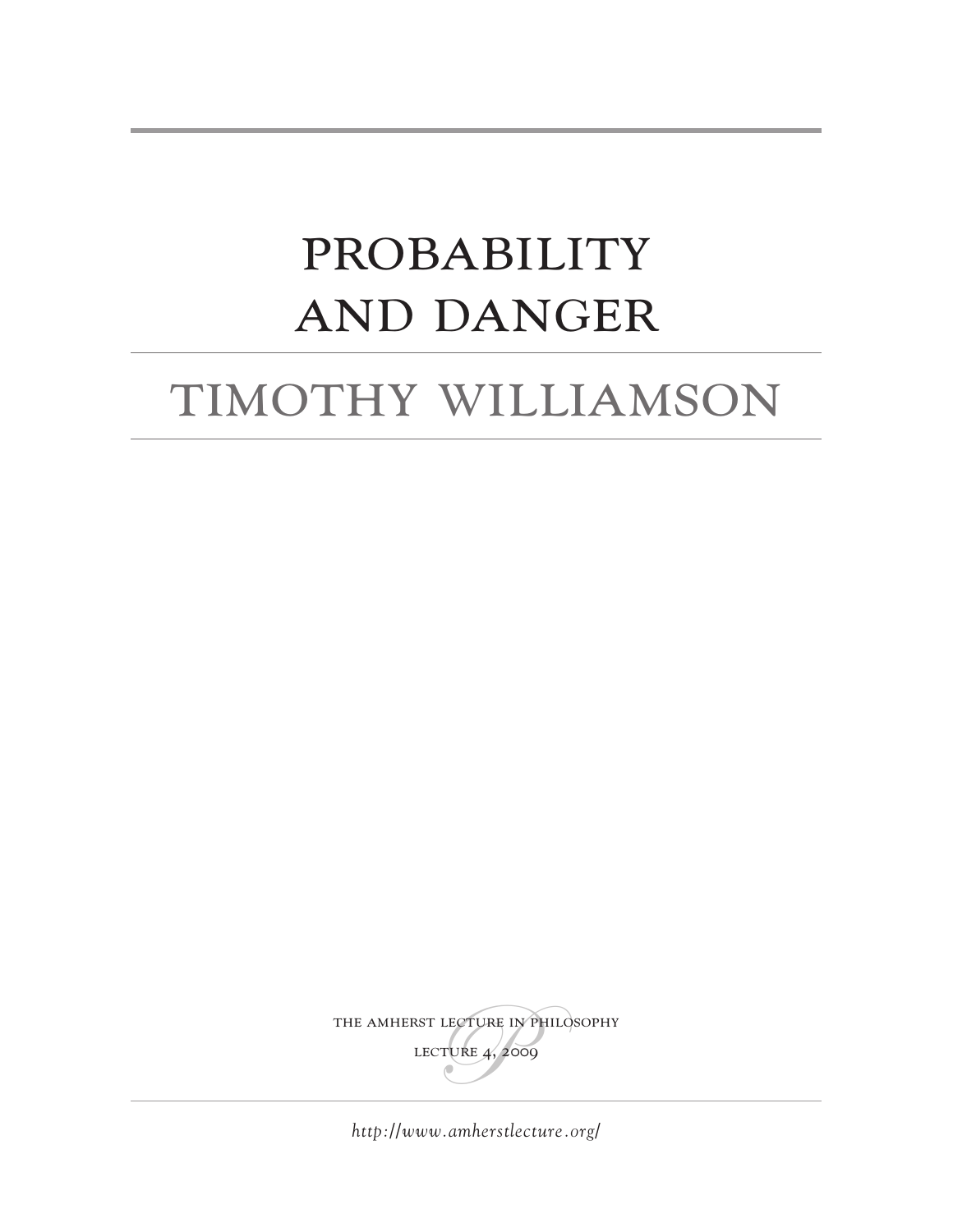*Probability and Danger* Timothy Williamson

#### Preferred citation

Williamson, Timothy. "Probability and Danger." *The Amherst Lecture in Philosophy* 4 (2009): 1–35. [<http://www.amherstlecture.org/williamson2009/](http://www.amherstlecture.org/williamson2009/)>.

#### **ABSTRACT**

What is the epistemological structure of situations where many small risks amount to a large one? Lottery and preface paradoxes and puzzles about quantum-mechanical blips threaten the idea that competent deduction is a way of extending our knowledge (MPC). Seemingly, everyday knowledge involves small risks, and competently deducing the conjunction of many such truths from them yields a conclusion too risky to constitute knowledge. But the dilemma between scepticism and abandoning MPC is false. In extreme cases, objectively improbable truths are known. Safety is modal, not probabilistic, in structure, with closure and factiveness conditions. It is modelled using closeness of worlds. Safety is analogous to knowledge. It suggests an interpretation of possible worlds semantics for epistemic logic. To avoid logical omniscience, a relation of epistemic counterparthood between formulas is introduced. This supports a safety conception of knowledge and formalizes how extending knowledge by deduction depends on logical competence.

*The Amherst Lecture in Philosophy* (ISSN: 1559-7199) is a free on-line journal, published by the Department of Philosophy, Amherst College, Amherst, MA 01002. Phone: (413) 542-5805. E-mail: [alp@amherst.edu.](mailto:alp@amherst.edu) Website: <http://www.amherstlecture.org/>.

Copyright Timothy Williamson. This article may be copied without the copyright owner's permission only if the copy is used for educational, not-for-profit purposes. For all other purposes, the copyright owner's permission is required. In all cases, both the author and *The Amherst Lecture in Philosophy* must be acknowledged in the copy.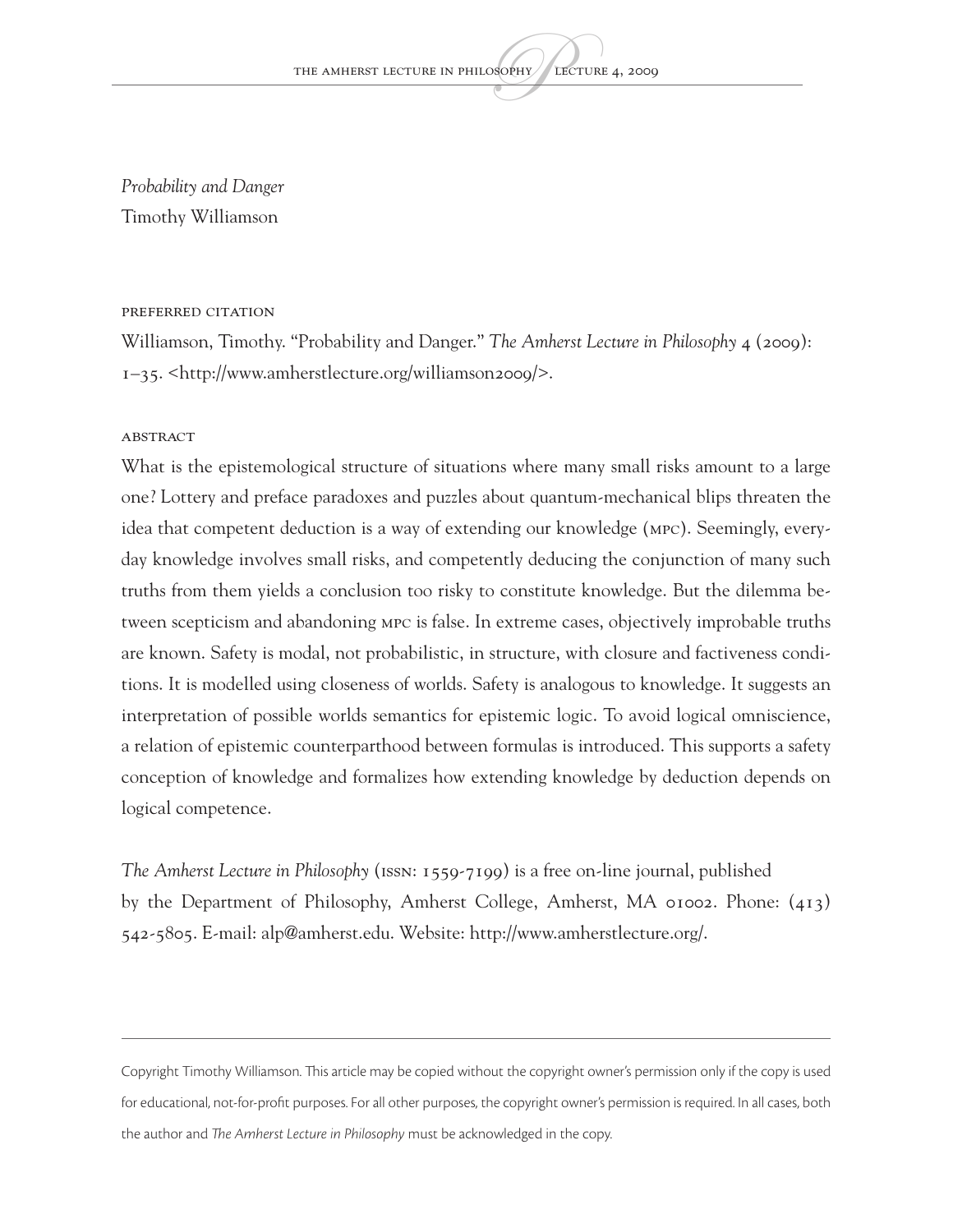### Probability and Danger

## Timothy Williamson University of Oxford

1. Much of recent and not-so-recent philosophy is driven by tensions, or at least apparent tensions, between common sense and natural science – in the terminology of Wilfrid Sellars, between the manifest image and the scientific image of the world. These tensions arise most saliently in metaphysics and the philosophy of mind, but are far from confined to those branches of philosophy. In this lecture, I will discuss one specific form they take in contemporary epistemology.

Central to common sense epistemology is the distinction between knowledge and ignorance. Knowledge is not usually conceived as coming in quantifiable degrees: we do not ask and could not answer 'To what degree does she know where the station is?'.1 By contrast, a continuum of numerical degrees of probability is central to contemporary natural science. The point is not merely that a framework of probabilities has to some extent displaced a framework of knowledge and ignorance in the scientific image of cognition. Worse, probabilistic reasoning seems to destabilize common sense conceptions of knowledge. As so often, we cannot just blandly assert that the manifest image and the scientific image are both fine in their own way, but useful for different purposes. We face *prima facie* conflicts between them which seem to imply that if the scientific image is accurate, then the manifest image is radically misleading. We have to do the hard work of analysing the apparent conflicts in detail, to determine what their upshot really is.

<sup>1</sup> For discussion of the (un)gradability of knowledge ascriptions see Stanley 2005: 35–46.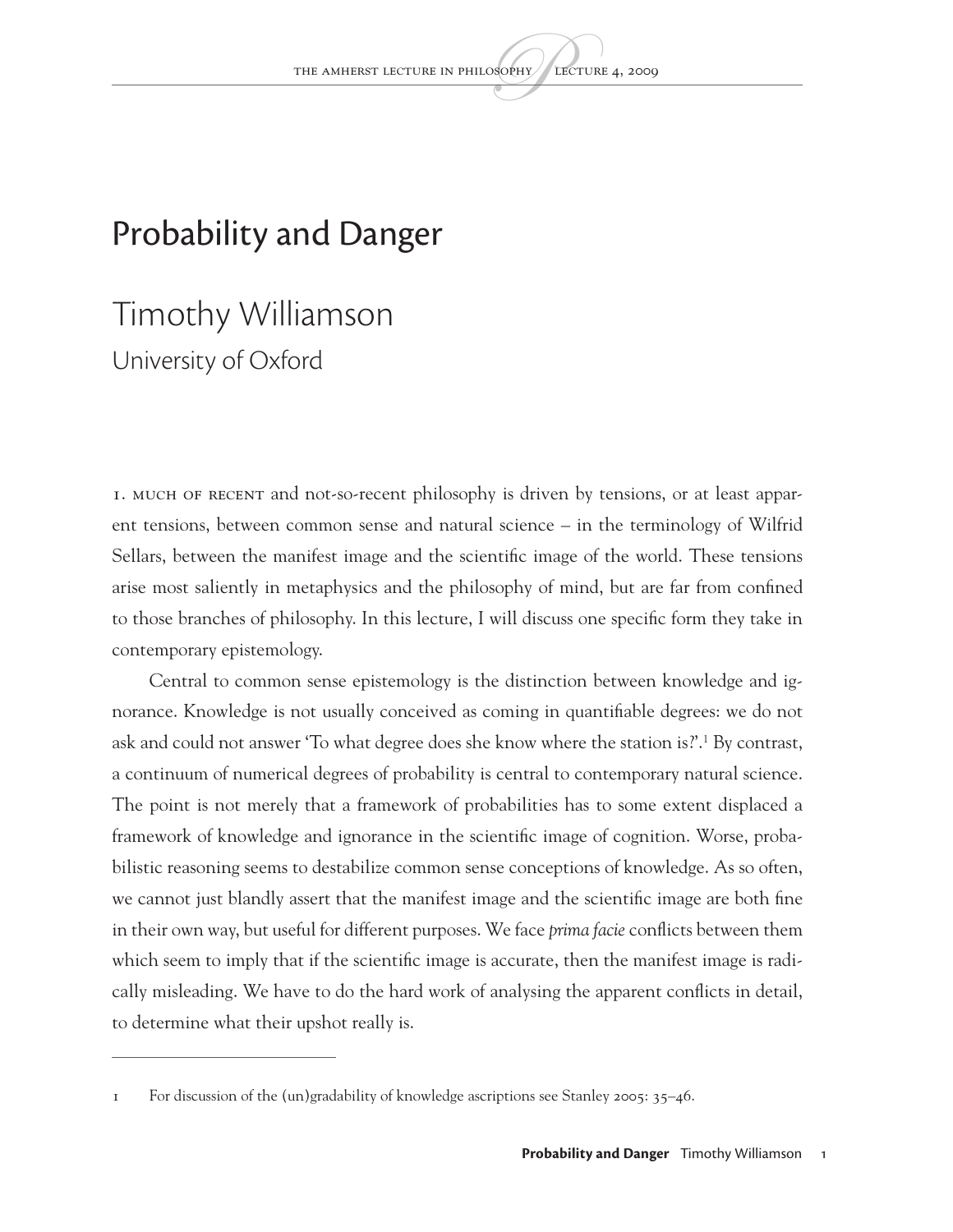Elsewhere, I have argued that the sort of probability most relevant to the epistemology of science is probability on the evidence, and that the evidence is simply what is known; thus knowledge is a precondition, not an outdated rival, of probability in science (Williamson 2000). I have also shown that much of the supporting argument for that conclusion is robust even when recast in probabilistic form (Williamson 2008). But those arguments do not entitle us to ignore specific probabilistic considerations that seem to undermine common sense epistemology. This lecture concerns one such threat to a non-probabilistic conception of knowledge.

2. WHY IS DEDUCTION USEFUL? The obvious answer is that it is a way of extending our knowledge. It is integral to that answer that extending one's knowledge in this way depends on the temporal process of carrying out the deduction, for one knows more after doing so than one did before. Moreover, one cannot expect to obtain knowledge thereby unless the deductive process involves forming a belief in the conclusion. This suggests a principle along the following lines, now often known as 'Multi-Premise Closure' (Williamson 2000: 117):

MPC If one believes a conclusion by competent deduction from some premises one knows, one knows the conclusion.

Here competence is intended to stand to inference roughly as knowledge stands to belief. One can no more hope to attain knowledge of the conclusion by less than competent deduction than one can hope to attain it by deduction from premises of which one has less than knowledge. But competence does not require knowledge that the deduction is valid, otherwise the attempt to use MPC to explain how deduction extends knowledge would involve an infinite regress of knowledge of the validity of more and more complex deductions (Carroll 1895). MPC is closer to the dynamics of cognition than is the static principle that one knows a conclusion if one believes it, knows it to follow deductively from some premises, and knows the premises.

At first sight, there is no tension between MPC and a scientific account of cognition. Mathematics is essential to science, and its main role is to extend our knowledge by deduction.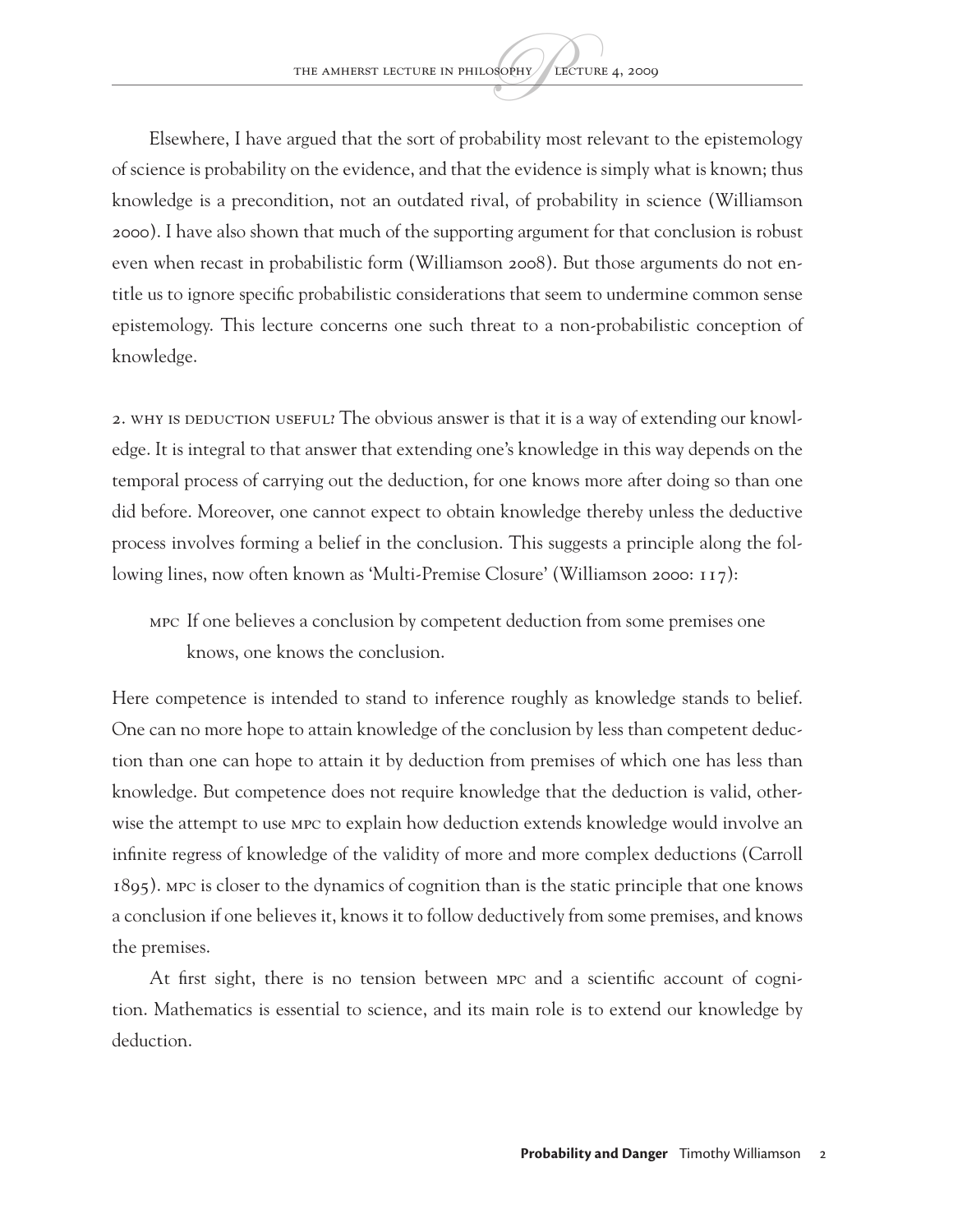Perhaps some fine-tuning is needed to capture exactly the intended spirit of MPC. Nevertheless, some such principle seems to articulate the compelling idea that deduction is a way of extending our knowledge. I will not discuss any fine-tuning of MPC here. Nor will I discuss challenges to MPC that are closely related to traditional sceptical puzzles, for instance where the premise is 'That is a zebra' and the conclusion is 'That is not just a mule cleverly painted to look like a zebra'. It is generally, although not universally, agreed that such examples do not refute a properly formulated closure principle for knowledge.<sup>2</sup> Even if we start by answering the question 'Do the spectators know that that is a zebra?' in the affirmative and then the question 'Do they know that it is not just a mule cleverly painted to look like a zebra?' in the negative, once that has happened and we are asked again 'Do they know that it is a zebra?' we are now inclined to answer in the negative. Thus the supposed counter-example to closure is not stable under reflection.

The probabilistic threat to MPC starts from the truism that many acceptably small risks of error can add up to an unacceptably large one. The most obvious illustration is a version of the Lottery Paradox (Kyburg 1961). Suppose that for some positive real number δ a risk of error less than δ is acceptable. Then for any suitably large natural number *n*, in a fair lottery with *n* tickets of which only one wins, for each losing ticket the statement that it will lose has an acceptably small risk of error, but all those statements together logically entail their conjunction, which has a probability of only  $\frac{1}{n}$  – the structure of the lottery being given – and *a fortiori* an unacceptably large risk of error. This does not constitute a clear counter-example to MPC, since one can deny that the premises are known: even if a ticket will in fact lose, we do not know in advance that it will; we only know that it is almost certain to. But can we legitimately treat knowledge of lotteries as a special case?3 For example, does not a scientific study of human perception and memory show that even in the best cases they too involve non-zero risks of error? If we reacted to the Lottery Paradox by insisting that knowledge requires zero risk of error, that requirement seems to constrain us to denying that there is human knowledge by perception or memory, and more generally to force us into scepticism.

<sup>2</sup> The example is of course from Dretske 1970; the other classic version of such a challenge to closure is Nozick 1981. For critical discussion of such objections to closure see Vogel 1990 and Hawthorne 2005.

<sup>3</sup> See Hawthorne 2004 for discussion.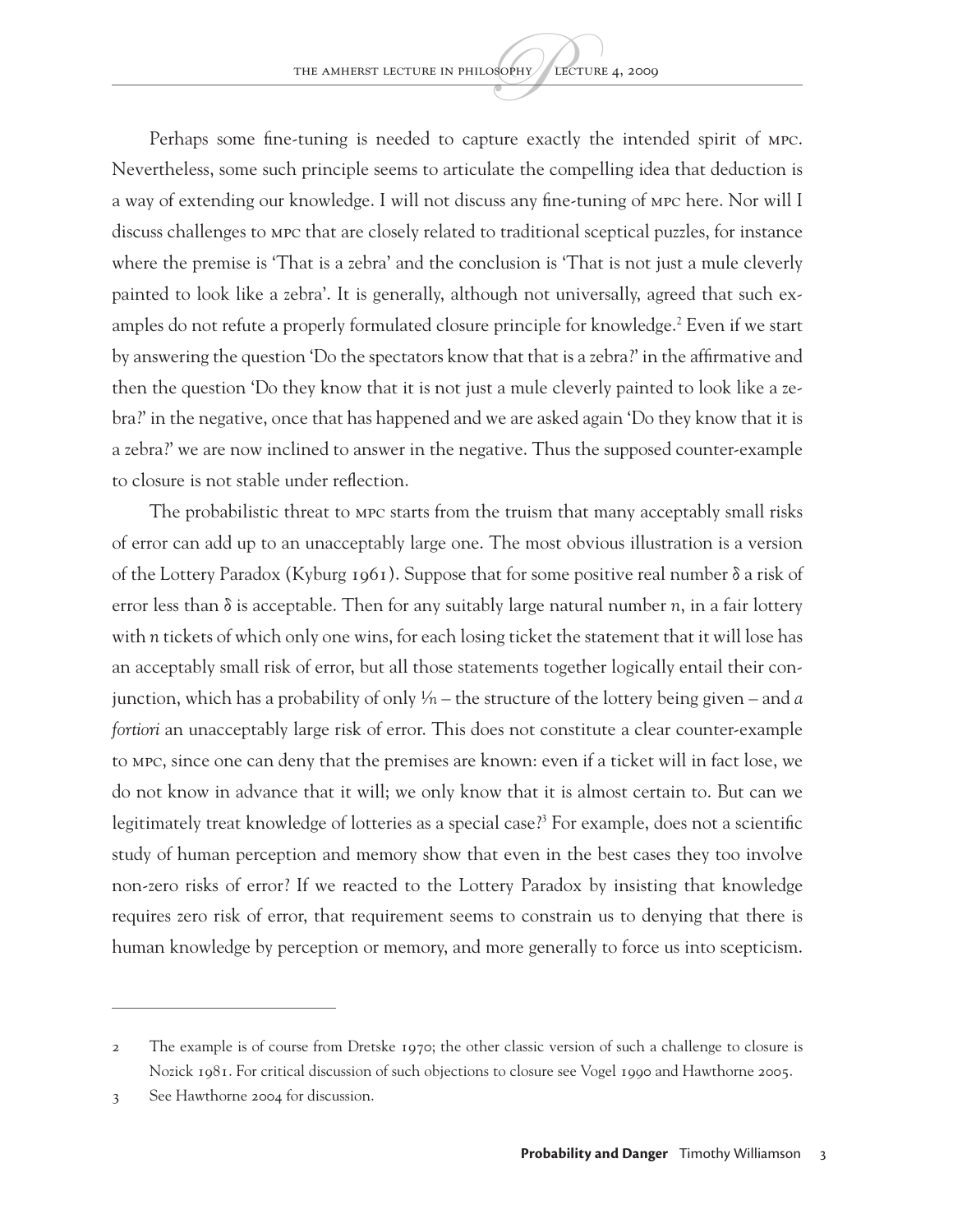Even beliefs about our own present mental states seem to carry some non-zero risk of error. But if knowledge of our contingent circumstances is unobtainable, the distinction between knowledge and ignorance loses most of its interest.

A version of the Preface Paradox helps make the point vivid (Makinson 1965). Suppose that I compile a reference book containing large quantities of miscellaneous information. I take great care, and fortunately make not a single error. Indeed, by ordinary standards I know each individual item of information in the book. Still, I can reasonably acknowledge in the preface that since almost all such works contain errors, it is almost certain that mine does too. If I nevertheless believe the conjunction of all the individual items of information in the book (perhaps excluding the preface), the risk of error in that conjunctive belief seems so high that it is difficult to conceive it as knowledge. Thus MPC seems to fail, unless the standard for knowing is raised to sceptical heights.

One advantage of the objection to MPC from the Preface Paradox over the generalization from the Lottery Paradox is that it avoids the unargued assumption that if a true belief that a given ticket will lose fails to constitute knowledge, the reason must be just that it has a non-zero risk of error. For whether a true belief constitutes knowledge might depend on all sorts of factors beyond its risk of error: for example, its causal relations. By contrast, the objection from the Preface Paradox makes trouble simply by conjoining many miscellaneous items of what by common sense standards is knowledge; it does not depend on the subject matter of that putative knowledge.

The common sense epistemologist seems to face a dilemma: either reject MPC or become a sceptic. The first horn is not much better than the second for common sense epistemology. If deduction can fail to extend knowledge, through the accumulation of small risks, then an explicitly probabilistic approach seems called for, in order to take account of those small risks, and the distinction between knowledge and ignorance is again sidelined, just as it is on the sceptical horn.

However, the argument for the dilemma is less clear than it seems. It trades on an unexamined notion of risk. It treats risk as a probabilistic matter, but what sort of probability is supposed to be at issue? The problem does not primarily concern the agent's subjective probabilities (degrees of belief), for even if the agent has perfect confidence in every conjunct and their conjunction, that does not address the worry that the risk of error in the conjunction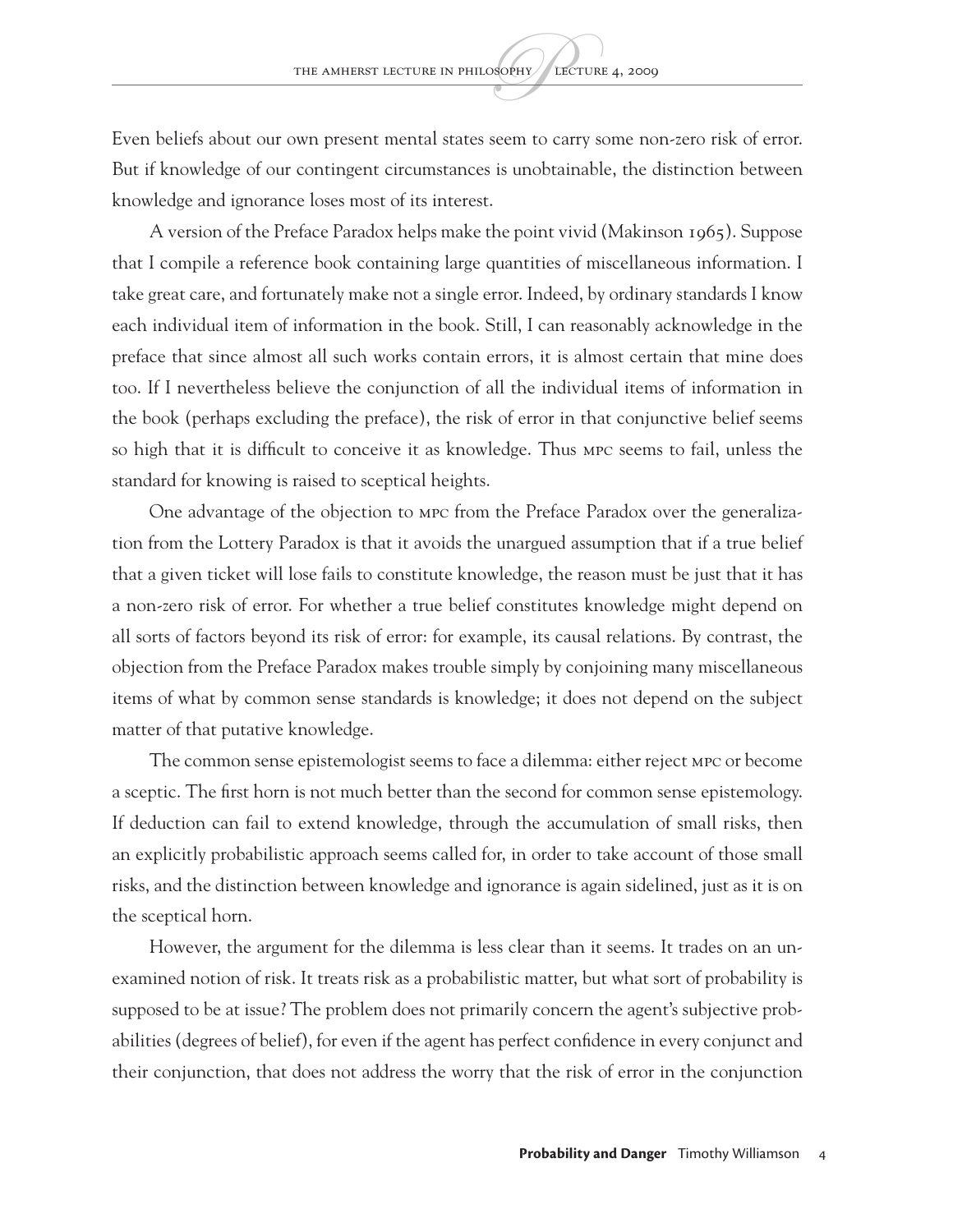is too high for the agent's true belief in it to constitute knowledge. Nor do probabilities on the agent's evidence do the trick. For since the probability of any item of evidence on the evidence of which it is part is automatically 1, the probability of any conjunction of such items of evidence on that evidence is also 1. But whatever exactly the items of evidence are, some variant on the Preface Paradox will arise for them too. This may suggest that risk should be understood as a matter of objective probabilities (chances), at least for purposes of the argument.

In a recent paper, John Hawthorne and Maria Lasonen-Aarnio have developed just such a chance-based argument.<sup>4</sup> It can be adapted for present purposes as follows. Assume, with common sense, that we have at least some knowledge of the future. For example, I know that my carpet will remain on my floor for the next second. Nevertheless, as an instance of quantum indeterminacy, there is a non-zero chance, albeit a very small one, that the carpet will not remain on the floor for the next second, but will instead rise up into the air or filter through the floor. Now suppose that there are *n* carpets, each in a situation exactly like mine. Let  $p_i$  be the proposition that the *i*th carpet remains on the floor for the next second (for expository purposes, I write as though from a fixed time). Suppose also that nothing untoward will in fact happen, so all those propositions about the future are true:

 $(p_1, \ldots, p_n)$  are true.

We may assume:

(2) Each of  $p_1$ ,  $\ldots$ ,  $p_n$  has the same high chance less than 1.

We may also assume, at least to a good enough approximation, that the carpets and their circumstances do not interact in any way that would make the chances of some of them remaining on the floor depend on the chances of others doing so; the *n* propositions about the future are independent of each other in the sense that the chance of any conjunction of them is simply the product of the chances of the conjuncts. In brief:

(3)  $p_1, \ldots, p_n$  are mutually probabilistically independent.

<sup>4</sup> See Hawthorne and Lasonen-Aarnio 2009. I have omitted various subtleties from the argument that are not of present concern; my reply in Williamson 2009 pays more attention to them.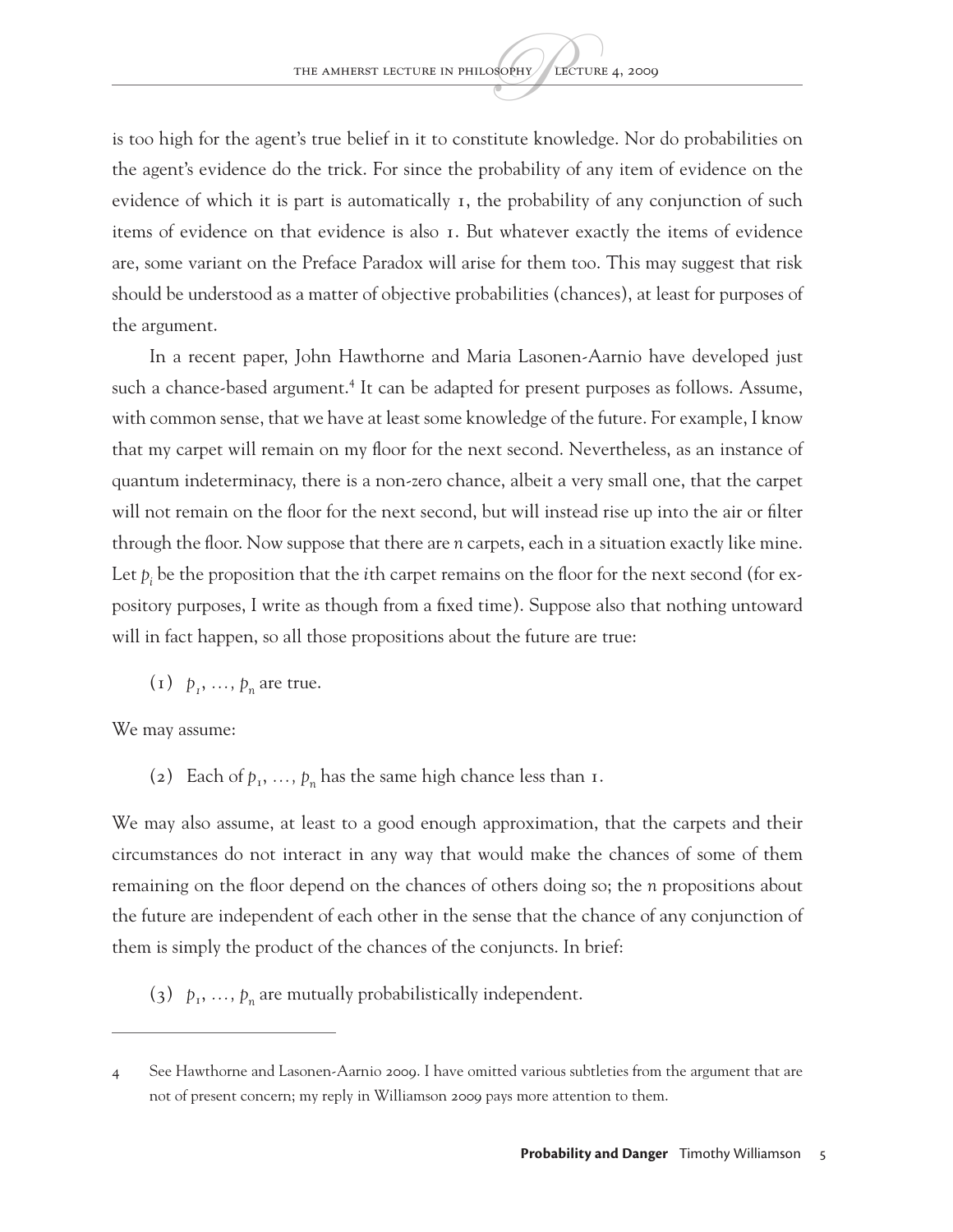For large enough  $n$ ,  $(1)$ ,  $(2)$  and  $(3)$  together entail  $(4)$ :

(4) The chance of  $p_1 \& \dots \& p_n$  is low.

Imagine that one is in a good position to monitor each carpet. One believes of each carpet that it will remain on the floor, competently deduces the conjunction of all those propositions from the conjuncts and thereby comes to believe that all the carpets will remain on the floor:

(5) One believes  $p_1 \& ... \& p_n$  by competent deduction from  $p_1, ..., p_n$ .

We may treat  $(1)$ – $(5)$  as a relevantly uncontentious description of the example. A further plausible claim about the example is that one knows of each carpet that it will remain on the floor, in much the way that I do with my carpet:

(6) One knows each of  $p_1, \ldots, p_n$ .

A plausible general constraint is that one cannot know something unless it has a high chance of being true:

HC One knows something only if it has a high chance.

Unfortunately, relative to the uncontentious description of the example  $(1)$ – $(5)$ ,  $(6)$ forms an inconsistent triad with MPC and HC. For  $(5)$ ,  $(6)$  and MPC together entail  $(7)$ :

 $(7)$  One knows  $p_1 \& \dots \& p_n$ .

But  $(4)$  and HC together entail the negation of  $(7)$ :

(8) One does not know  $p_1 \& \dots \& p_n$ .

Holding  $(1)$ – $(5)$  fixed, we must give up at least one of  $(6)$ , MPC and HC. Which should it be?

Although giving up (6) permits us to retain both MPC and HC, it amounts to scepticism, at least with respect to knowledge of the future. If we remain anti-sceptics and retain HC, we must give up MPC, and face the consequent problems. Later, I will assess the third option, giving up HC in order to combine anti-scepticism with MPC, and argue that it is much more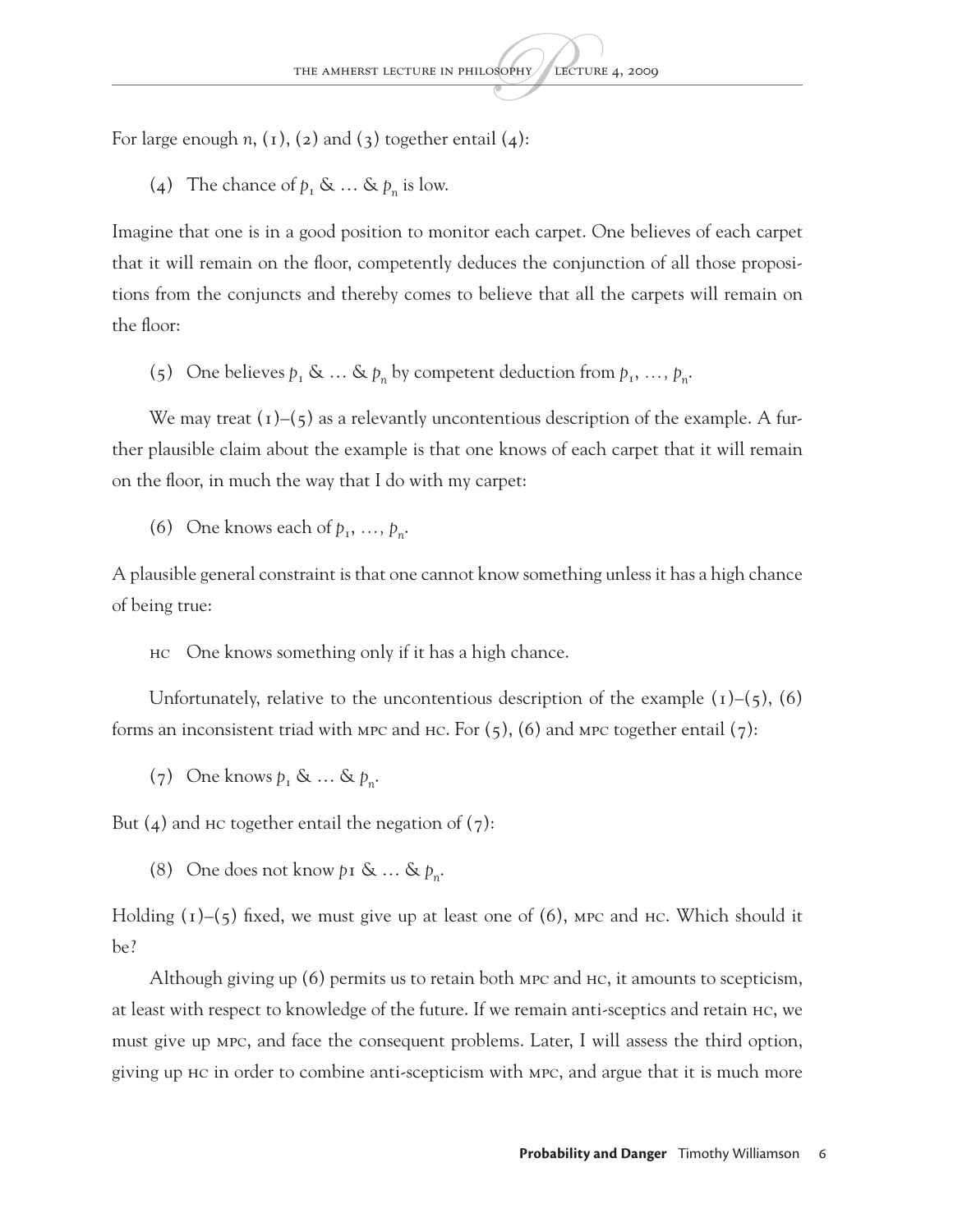natural than it sounds. Before doing so, however, I will explore some probabilistic aspects of the argument in more detail.

3. According to some philosophers, the principle of bivalence fails for future contingents. On their view,  $p_i$  is neither true nor false in advance, because the chancy future is a mere range of possibilities until one of them comes to pass. Thus examples of the kind supposed are impossible, because  $(1)$  is incompatible with  $(2)$ :  $p<sub>i</sub>$  cannot be simultaneously true and chancy. Presumably, on this view, since  $p_i$  cannot be true in advance, it also cannot be known in advance. Thus (6) is denied, as well as (1). This is a form of scepticism with respect to knowledge of the future, but its motivation is quite specific; it does not threaten to spread into a more general scepticism. Truths about the past are supposed to have chance 1. This view of the future makes the argument uninteresting. However, since I accept bivalence for future contingents – they are true or false in advance, whether or not we can already know which – I will not try to defuse the argument in that way. I accept  $(1)-(5)$  as a description of a genuine possibility.

Nevertheless, the resort to objective chance in the argument is curious. For, on the face of it, the problem does not depend on objective chance. For example, suppose that the observer is isolated for the relevant second, unable to receive new perceptual information about the fate of the carpets. At the end of that second, the relevant propositions have become straightforward truths about the past. But the same epistemological problem seems to arise: belief in the conjunction  $p_1 \& \dots \& p_n$  still seems too risky to constitute knowledge, even though the risk is not a matter of objective chance. More generally, the Preface Paradox seems to raise the same problem, irrespective of the specific subject-matter of the conjoined propositions. Even if our universe turns out to be deterministic and devoid of objective chance, we still face situations in which many acceptably small risks of error in the premises accumulate into an unacceptably large risk of error in the conclusion. Although posing the problem in terms of objective chances makes it especially vivid, it also makes its underlying nature harder to discern. Perhaps we need a kind of probability that is less objective than objective chance, but more objective than probability on the evidence, in order to capture the relevant notion of risk.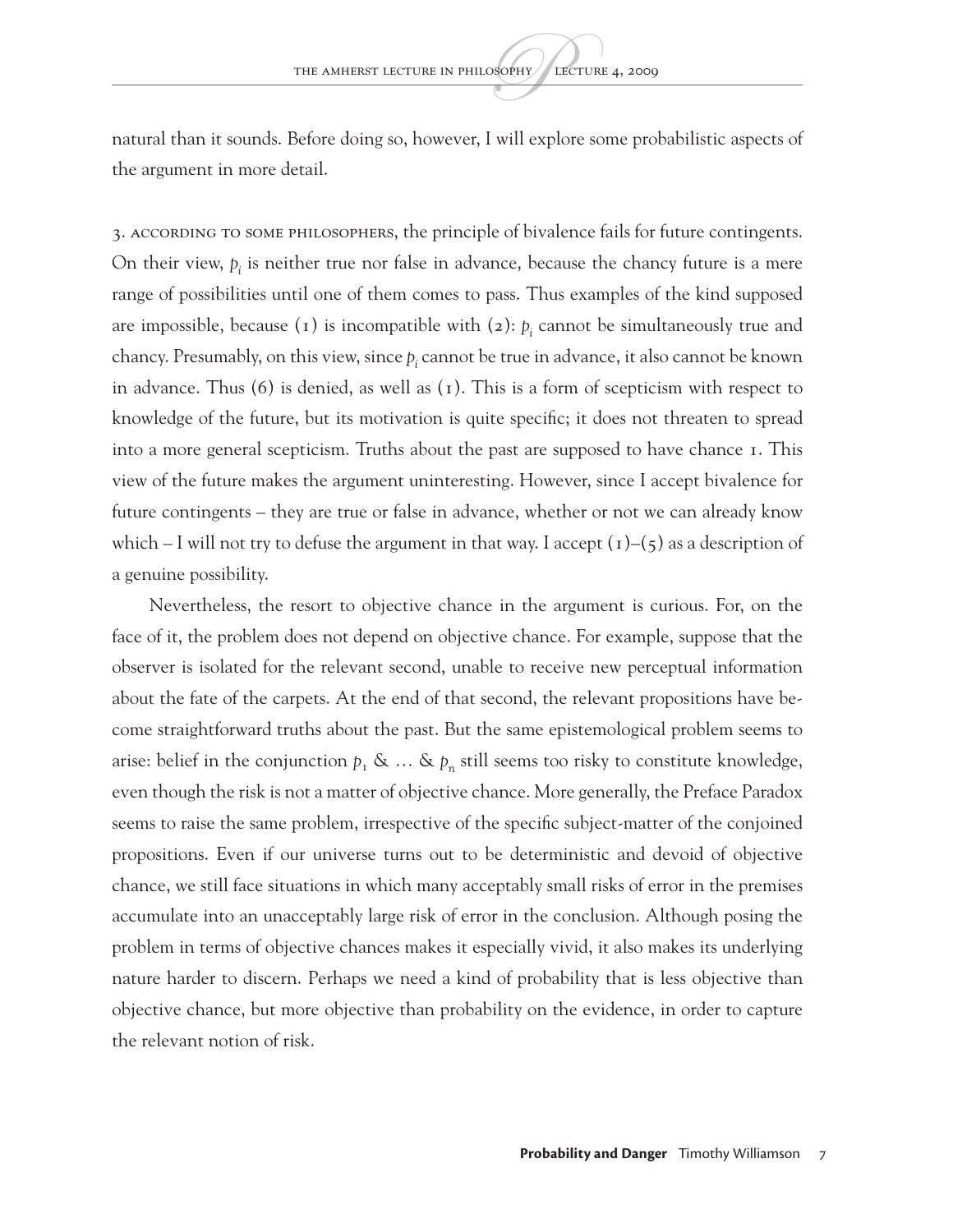Whatever the relevant kind of probability, it should obey the standard axioms of the probability calculus, and we can make some points on that basis. The starting point for the problem is that if  $\delta$  is any positive real number not greater than 1, there are deductively valid arguments each of whose premises has a probability greater than  $I - \delta$  but whose conclusion has a probability not greater than 1–δ. Any such argument has at least two premises. For the probability axioms guarantee that when a conclusion follows deductively from a single premise, the probability of the conclusion is at least as high as the probability of the premise, and when a conclusion follows deductively from the null set of premises, the probability of the conclusion is 1 (because it is a logical truth). The problem therefore seems to be essentially one for *multi*-premise closure (MPC), and not to arise for single-premise closure:

SPC If one believes a conclusion by competent deduction from a premise one knows, one knows the conclusion.

On further reflection, however, that is not a satisfying result. For what seems to be a version of the same problem arises for single-premise closure too (Lasonen-Aarnio 2008). The reason is that the process of deduction involves its own risks. We are no more immune from errors of logic than we are from any other sort of error. The longer a chain of reasoning extends, the more likely it is to contain mistakes. One might even know that in the past one made on average about one mistake per hundred steps of reasoning, so that a chain of one's reasoning a thousand steps long is almost certain to contain at least one mistake. Suppose that one knows *p*, and does in fact carry out each step of the long deduction competently, thereby eventually arriving at a belief in *q*. By repeated applications of SPC, one knows each intermediate conclusion and finally *q* itself (surely carrying out the later steps does not make one cease to know the earlier conclusions). But the same worry as before about the accumulation of many small risks of error still arises.

Of course, we can still ask probabilistic questions about the process of deduction itself. For example, what is the probability that the conclusion of an attempted deduction by me is true, conditional on the assumption that the premise is true and the attempted deduction contains a thousand steps, each with an independent probability of  $\frac{1}{100}$  of containing a mistake? The difficulty is to know which probabilistic questions to ask. The question just formulated abstracts from the identity of the premise and conclusion of the attempted deduction,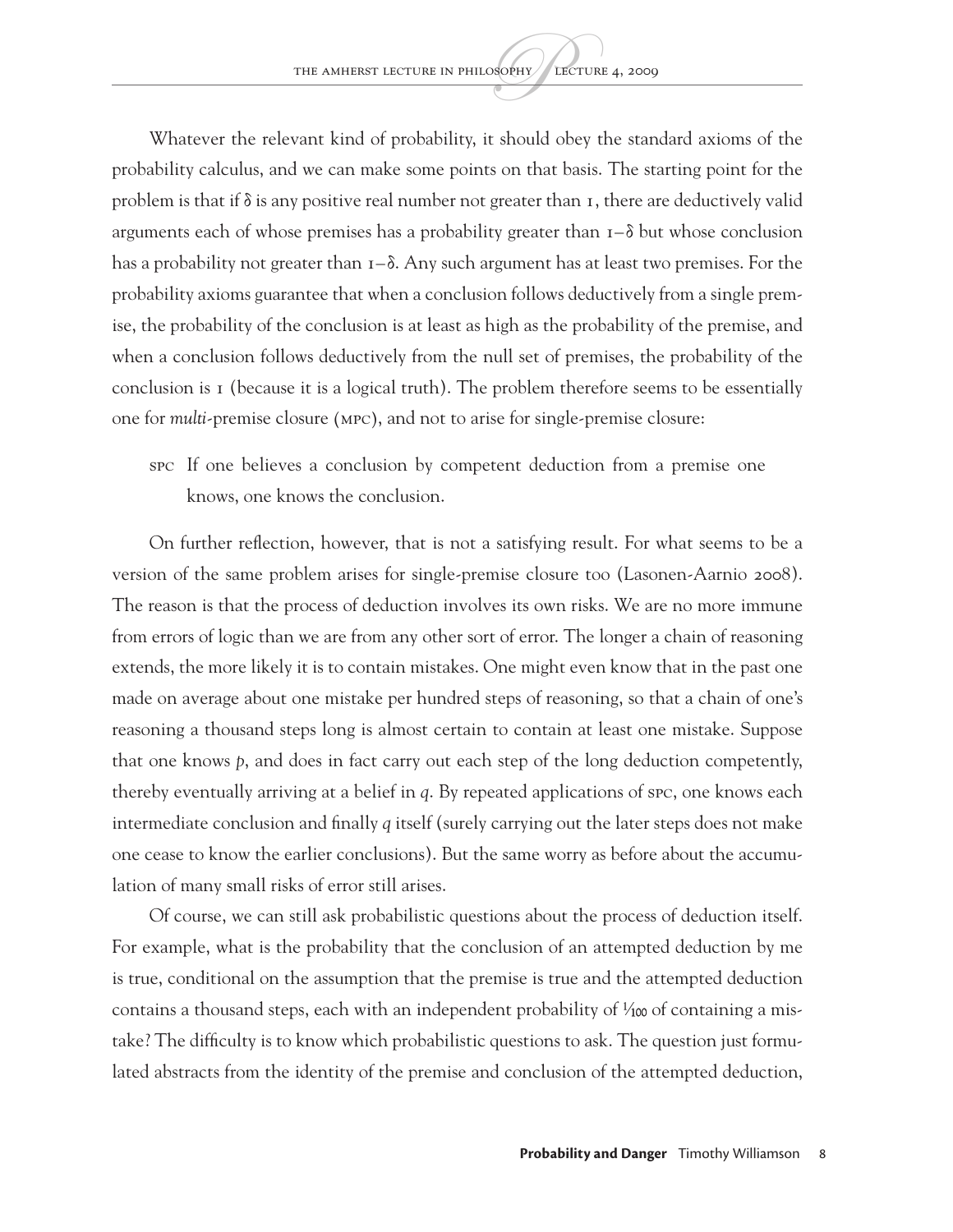but not from its length. Why should that be the relevant abstraction? After all, the reasoner usually knows the identity of the premises and conclusion quite well. If we specify their identity in the assumption, and the attempted deduction is in fact valid, then the conditional probability is 1 again, and the risk seems to have disappeared. This, of course, is an instance of the notorious reference class problem, which afflicts many theories of probability.<sup>5</sup> But it is of an especially pressing form, because the apparent risk can only be captured probabilistically by abstracting from intrinsic features of the deduction and subsuming it under a general reference class.

None of this shows that probability does not have an essential role to play in the understanding of risk; surely it has. However, when probabilities are invoked, much of the hardest work will consist in the prior analysis of the issues that explains why one reference class rather than another is relevant. When epistemological risk is at issue, the explanation will be in epistemological terms; invoking probabilities to explain why a given reference class is the relevant one would merely postpone the problem.

4. In thinking about the epistemological problem of risk, it is fruitful to start from a conception of knowledge as safety from error. I have developed and defended such a conception elsewhere.<sup>6</sup> I do not intend it to provide necessary and sufficient conditions for knowing in more basic terms. Without reference to knowing, it would be too unclear what sort of safety was in question. Rather, the point of the safety slogan is to suggest an analogy with other sorts of safety that is useful in identifying some structural features of knowledge.

For comparison, think of David Lewis's similarity semantics for counterfactual conditionals. Its value is not to enable one to determine whether a counterfactual is true in a given case by applying one's general understanding of similarity to various possible worlds, without reference to counterfactuals themselves. If one tried to do that, one would almost certainly give the wrong comparative weights to the various relevant respects of similarity. Nevertheless, the semantics gives valuable structural information about counterfactuals, in particular about their logic. Likewise, the point of a safety conception of knowing is not to

<sup>5</sup> See Hájek 2007 for a recent discussion.

<sup>6</sup> See Williamson 1992 and 2000: 123–130. For a related notion of safety see Sosa: 1996, 2000 and 2007.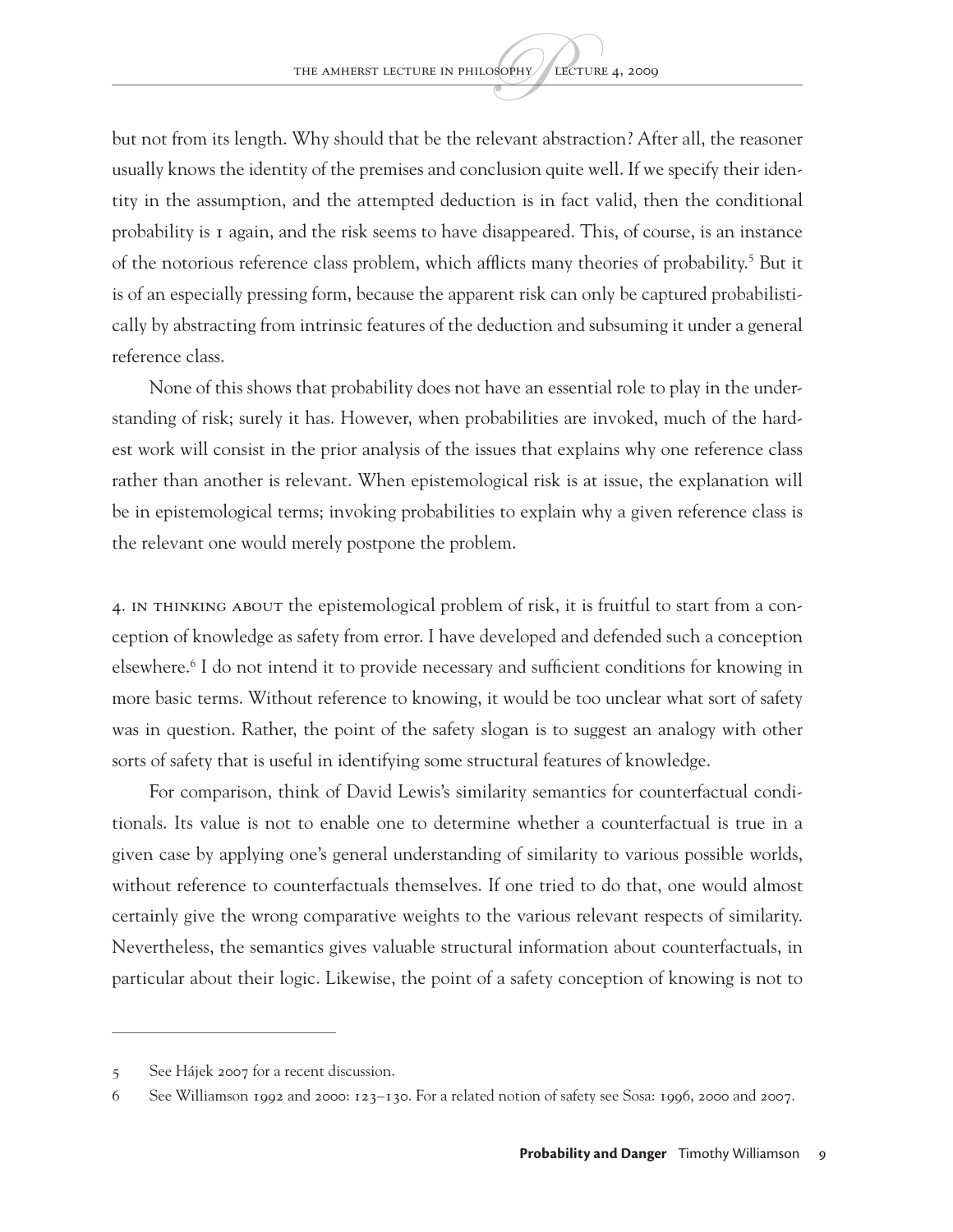enable one to determine whether a knowledge attribution is true in a given case by applying one's general understanding of safety, without reference to knowing itself. If one tried to do that, one would very likely get it wrong. Nevertheless, the conception gives valuable structural information about knowing.<sup>7</sup> The considerations that follow are intended in that spirit.

There seem to be two salient rival ways of understanding safety in terms of risk. On the 'no risk' conception of safety, being safe from an eventuality consists in there being no risk of its obtaining. On the 'small risk' conception of safety, being safe from an eventuality consists in there being at most a small risk of its obtaining. The two conceptions disagree on whether a low but non-zero level of risk excludes or implies safety. Each conception of safety combines with a general conception of knowledge as safety from error to yield a more specific conception of knowledge. The safety conception of knowledge and a 'no risk' conception of safety jointly imply a 'no risk of error' conception of knowledge. The safety conception of knowledge and a 'small risk' conception of safety jointly yield a 'small risk of error' conception of knowledge.

At first sight, the 'no risk of error' conception of knowledge imposes an unrealistically high, infallibilist standard on human cognition that leads to scepticism, and in particular forces rejection of (6) while allowing retention of both MPC and HC. From the same perspective, the 'small risk of error' conception of knowledge seems to impose a more realistically low, fallibilist standard on human cognition that avoids scepticism, and in particular permits

<sup>7</sup> See Lewis 1973: 91–5 and 1986: 52–5 for his conception of similarity. At Lewis 1986: 41 (reprinted from Lewis 1979) he writes: 'Analysis 2 (plus some simple observations about the formal character of comparative similarity) is about all that can be said in full generality about counterfactuals. While not devoid of testable content – it settles some questions of logic – it does little to predict the truth values of particular counterfactuals in particular contexts. The rest of the study of counterfactuals is not fully general. Analysis 2 is only a skeleton. It must be fleshed out with an account of the appropriate similarity relation, and this will differ from context to context.' Lewis then makes it clear that, in the latter task, we must use our judgments of counterfactuals to determine the appropriate similarity relation.

An example of structural information about knowledge that can be extracted from the safety conception is anti-luminosity: only trivial conditions obtain only when one is in a position to know that they obtain (Williamson 2000: 96–109). For replies along these lines to some critics of the safety conception see Williamson 2009.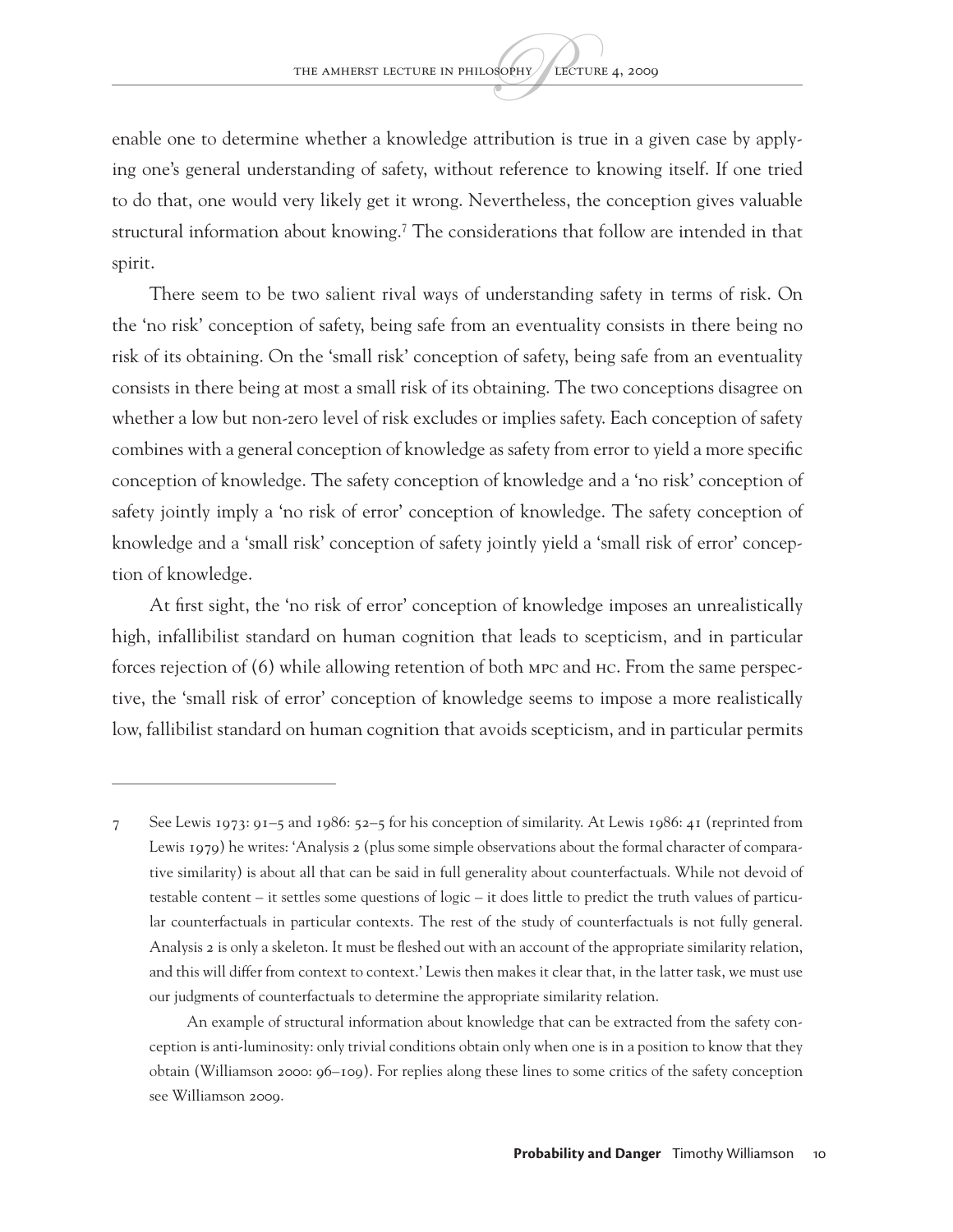retention of (6) as well as HC while forcing rejection of MPC. This makes the 'small risk of error' conception of knowledge look the more attractive of the two, even though its rejection of MPC is initially unpleasant and makes the usefulness of deduction harder to explain.

One immediate problem for the 'small risk of error' conception of knowledge is that, unrevised, it is incompatible with the factiveness of knowledge: only truths are known. If *p* is false, you don't know *p*, even if you believe that you know *p*. For if the risk of error is small but not nonexistent, error may still occur. Although one could revise the 'small risk of error' conception of knowledge by adding truth as an extra conjunct, such *ad hoc* repairs count against a theory.

In order to decide between the two safety conceptions of knowledge, it is useful to step back from epistemology and consider the choice between the corresponding conceptions of safety in general. By reflecting on the non-technical distinction between safety and danger, especially in non-epistemological settings where we have fewer theoretical preconceptions, we can see the epistemological issues from a new angle. After all, the distinction between safety and danger is not in general an epistemological one. For example, whether one is safe from being abducted by aliens is a completely different question from whether one knows or believes that one will not be abducted by aliens.

5. Here are two arguments about safety that seem to be valid, when the context is held fixed between premises and conclusion:

*Argument Asafety*

S was shot. —————————————

S was not safe from being shot.

*Argument Bsafety*

S was safe from being shot by X.

S was safe from being shot by Y.

S was safe from being shot by Z.

S was safe from being shot other than by X, Y or Z. —————————————————————

S was safe from being shot.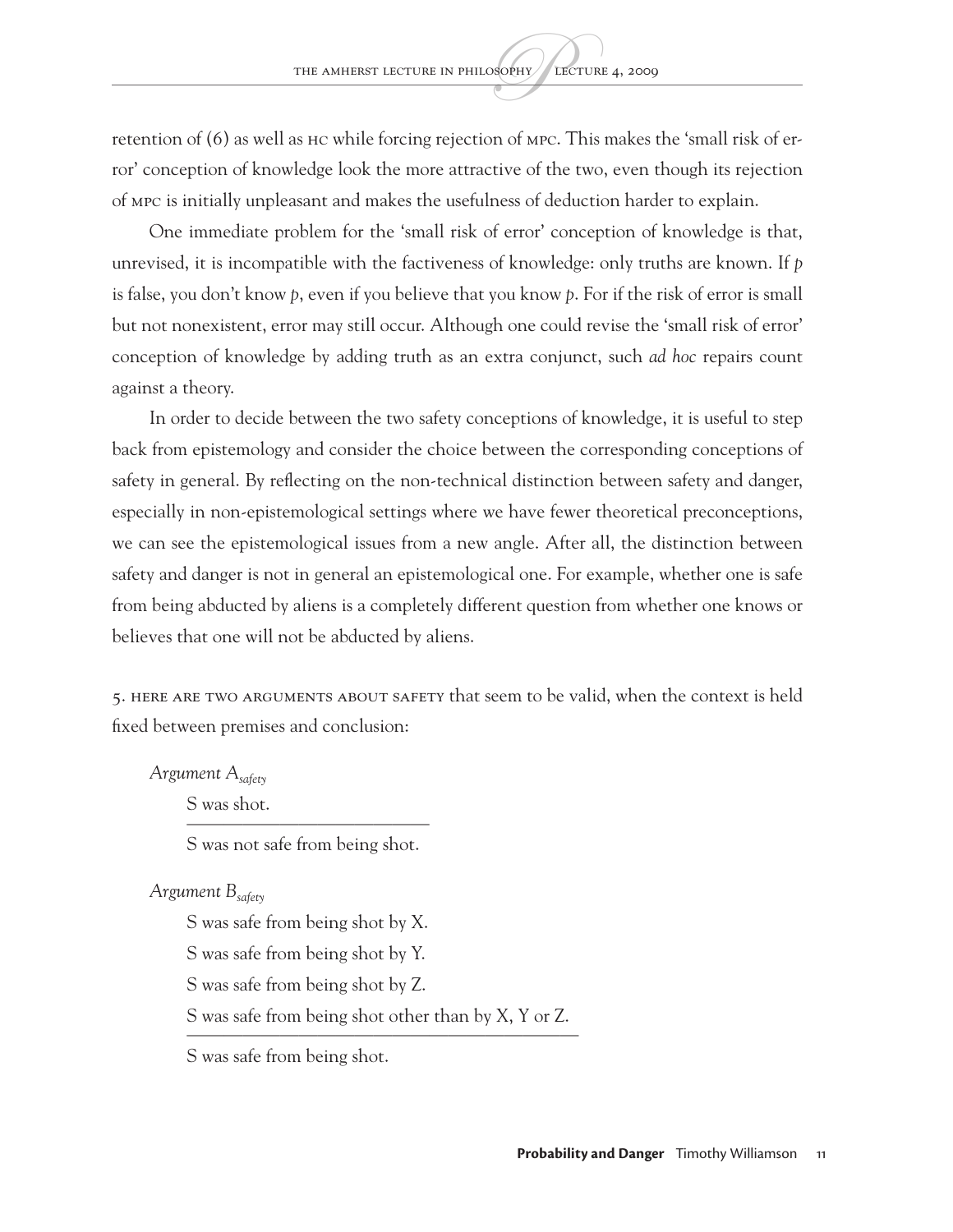On a 'small risk' conception of safety, neither argument is valid. Indeed, the corresponding arguments explicitly about small risks do not even look particularly plausible:

*Argument Asmallrisk*

S was shot. —–—————————————

S's risk of being shot was not small.

*Argument Bsmallrisk*

S's risk of being shot by X was small.

S's risk of being shot by Y was small.

S's risk of being shot by Z was small.

S's risk of being shot other than by X, Y or Z was small. ———————————————————————

S's risk of being shot was small.

In the case of argument  $A_{\text{smallrisk}}$ , it is obvious that one may be shot even if one's risk of being shot is small. In the case of argument  $B_{smallrisk}$ , it is almost equally obvious that many small risks may add up to a large one.

By contrast, on a 'no risk' conception of safety, both arguments are valid.<sup>8</sup> The corresponding arguments explicitly about the absence of risks look compelling:

*Argument Anorisk* S was shot.

> ————————————— S was at some risk of being shot.

<sup>8</sup> Argument Anorisk would be invalid if 'no risk' were equated with 'zero risk' in a probabilistic sense, for events of probability zero can occur. This holds even if infinitesimal probabilities are allowed (Williamson 2007). In quantitative terms, the 'no risk' conception is not the limiting case of the 'small risk' conception. The 'zero risk' conception of safety is intermediate between the 'no risk' and 'small risk' conceptions; it does validate argument B<sub>safety</sub>. I do not discuss it at length here because it is a hybrid that combines many of the features of the 'no risk' and 'small risk' conceptions that each side objects to in the other's view.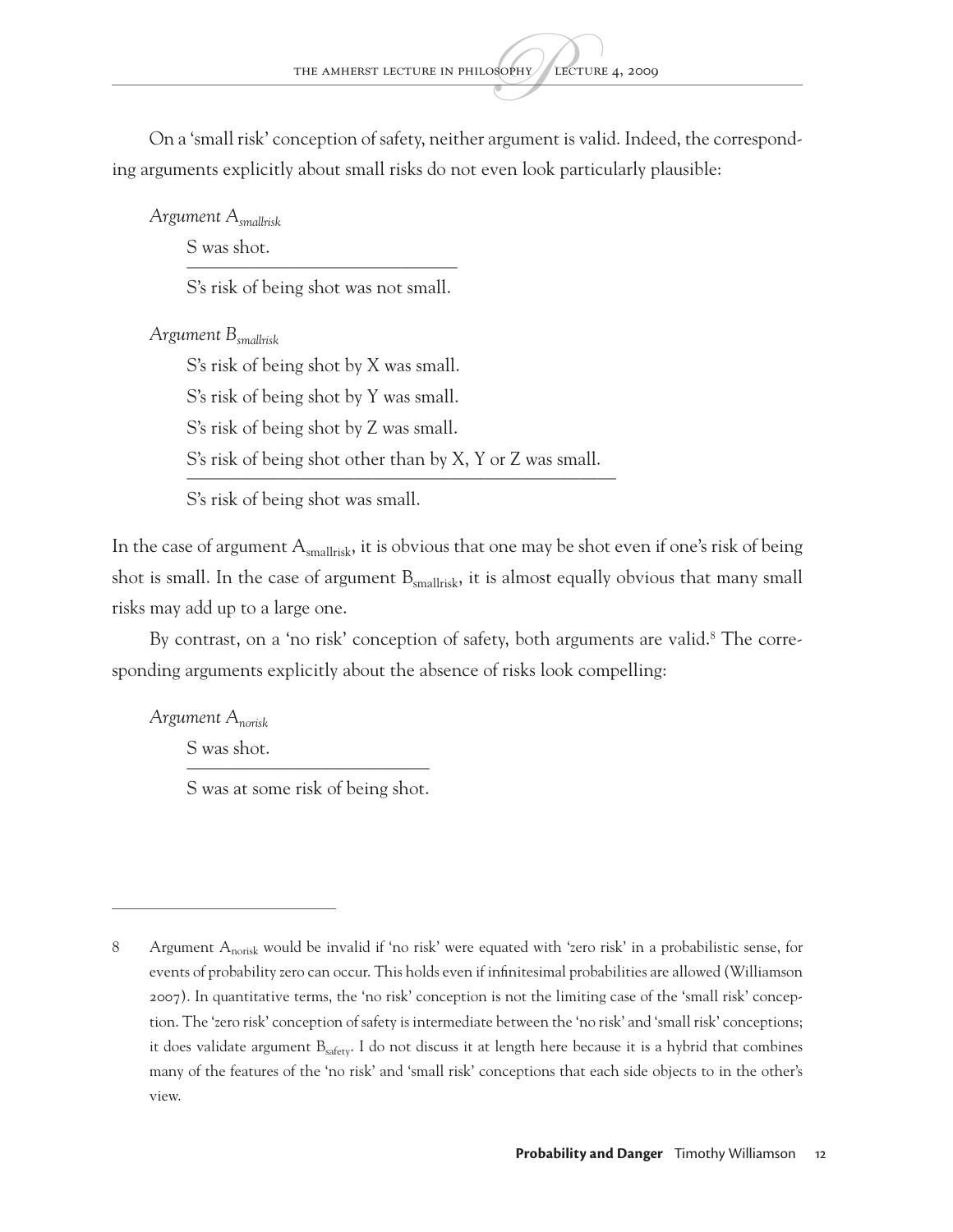*Argument Bnorisk*

S was at no risk of being shot by X.

S was at no risk of being shot by Y.

S was at no risk of being shot by Z.

S was at no risk of being shot other than by X, Y or Z. ——————————————————————

S was at no risk of being shot.

These results strongly suggest that we ordinarily think of safety according to a 'no risk' rather than a 'small risk' conception. Given the ease with which we classify the 'small risk' arguments as invalid, it is quite implausible that we have a 'small risk' conception of safety but are unable to work out its consequences for  $A_{\text{safety}}$  and  $B_{\text{safety}}$ . But then, if the 'no risk of error' conception of knowledge commits us unwittingly to epistemological scepticism, presumably the 'no risk' conception of safety likewise commits us unwittingly to the analogue of scepticism for safety in general, the view that we are virtually never safe from anything. Alternatively, in order to avoid such generalized scepticism, it might be held that, contrary to appearances, arguments  $A_{\text{safety}}$  and  $B_{\text{safety}}$  are in fact invalid. Either way, we turn out to be radically mistaken about the nature of safety, in one case about its structure, in the other about its extent. Nor is any explanation of our radical misconceptions in the offing.

Those are unattractive hypotheses. Fortunately, we are not forced to choose between them, for we have been considering too narrow a range of theoretical options. An alternative is to retain the 'no risk' conception of safety, while understanding the quantification it involves as restricted to eventualities that occur in possible cases close to the actual case. Since safety varies over time, closeness should do likewise. To a first approximation, one is safe in a possible world *w* at a time *t* from an eventuality if and only if that eventuality obtains in no world 'close' to *w* at *t*. Call this the 'no close risk' conception of safety.9

Given that every world is always close to itself, the 'no close risk' conception of safety validates arguments Asafety. If S was shot in a world *w*, then S was shot in a world close to *w* at any given time *t*, namely *w* itself, and so is not safe in *w* at *t* from being shot. Without need

<sup>9</sup> See Sainsbury 1997, Peacocke 1999: 310–28 and Williamson 1992, 1994: 226–30 and 2000: 123–30 for such ideas.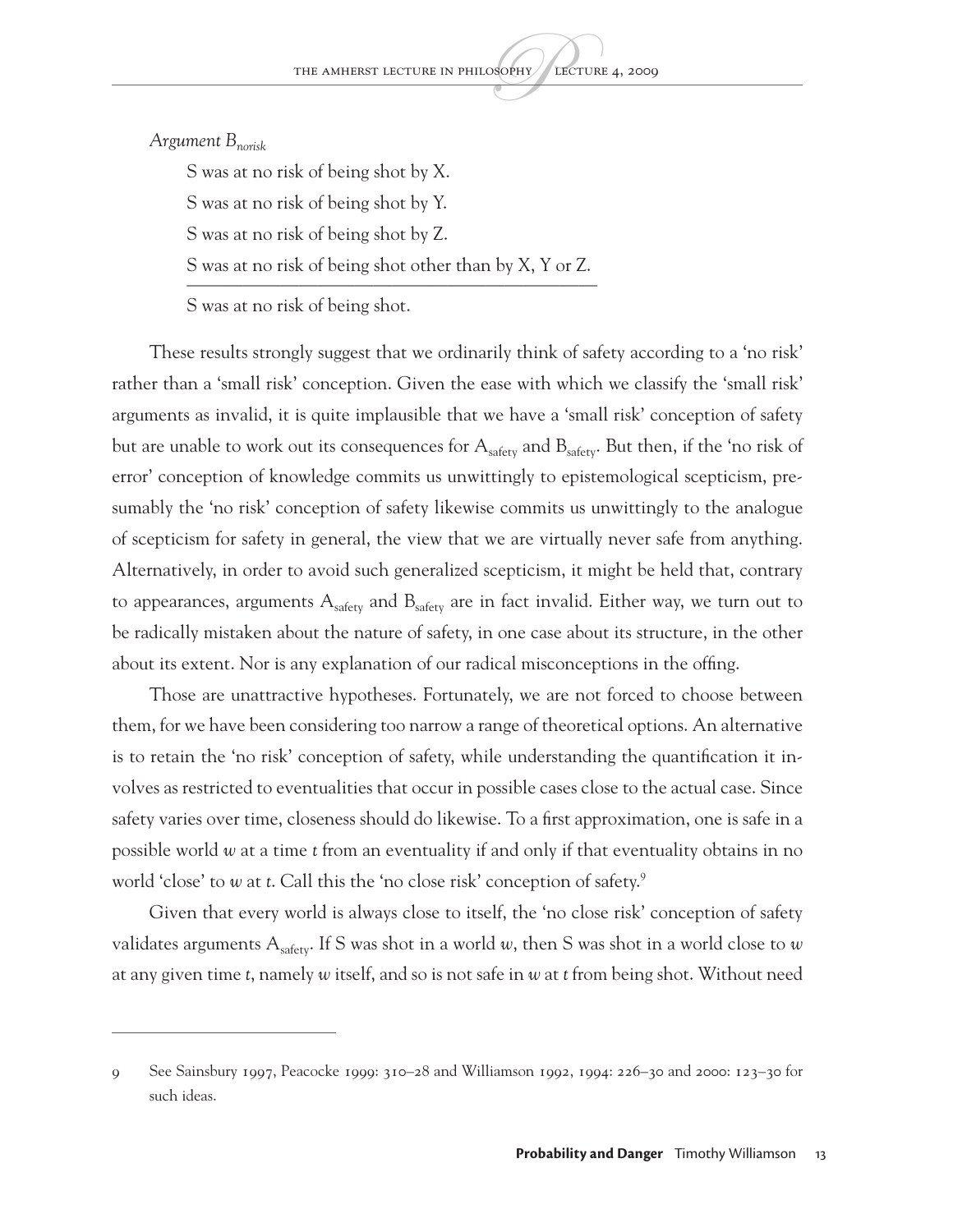of any such special assumptions about closeness, the 'no close risk' conception of safety also validates argument  $B_{\text{safe}}$ . For if the premises hold in *w* with reference to a time *t*, then S was not shot by X in any world close to *w* at *t*, S was not shot by Y in any world close to *w* at *t*, S was not shot by Z in any world close to *w* at *t*, and S was not shot other than by X, Y or Z in any world close to *w* at *t*, so S was not shot in any world close to *w* at *t*; thus the conclusion holds in *w* with reference to *t*.

On the 'no close risk' conception, safety is a sort of local necessity, and closeness a sort of accessibility relation between worlds in a possible worlds semantics for modal logic.  $A_{\text{safety}}$ generalizes to the T axiom schema  $A \rightarrow \emptyset A$  of modal logic (whatever is is possible), which corresponds to the reflexivity of the accessibility relation.  $B_{\text{safety}}$  generalizes to the K principle **that if**  $(A_1 \& ... \& A_n)$  **→ <b>B** is valid, so too is  $(\Box A_1 \& ... \& \Box A_n)$  →  $\Box B$  ( $n \ge 0$ ), which holds for any accessibility relation. Together, the two principles axiomatize the modal system KT (also known as T).

Within this framework, the substantive task remains of specifying closeness as informatively as we can in terms of appropriate respects of similarity, perhaps in context-dependent ways, just as with Lewis's possible worlds semantics for counterfactual conditionals. Later I will discuss closeness for the special case of epistemological safety. For safety in general, I will confine myself to a few brief remarks about closeness and chance.

We should not take for granted that all worlds with a non-zero physical chance in a world *w* at a time *t* of obtaining count as close to *w* at *t*. Of course, that condition holds vacuously if individual worlds are so specific that each of them always has zero chance of obtaining, but then the point must be put in terms of less specific possibilities, where a possibility is a set of worlds and obtains if and only if one of its members does. We should not take for granted that all possibilities with a non-zero chance in a world *w* at a time *t* of obtaining contain worlds that count as close to *w* at *t*. Perhaps, for example, some possibilities may involve such large deviations from *w* in overall trends (short of strict physical laws) that no world in them counts as close to *w* at *t*. Not all worlds with the same laws of nature as *w* that branch from *w* only after *t* need count as close to *w* at *t*.

Recall the case of deterministic worlds, whether or not the actual world is one of them. Let *w* be such a world. If whatever does not happen in *w* was always safe in *w* from happening, then the distinction between safety and danger has no useful application to *w*. In *w*, if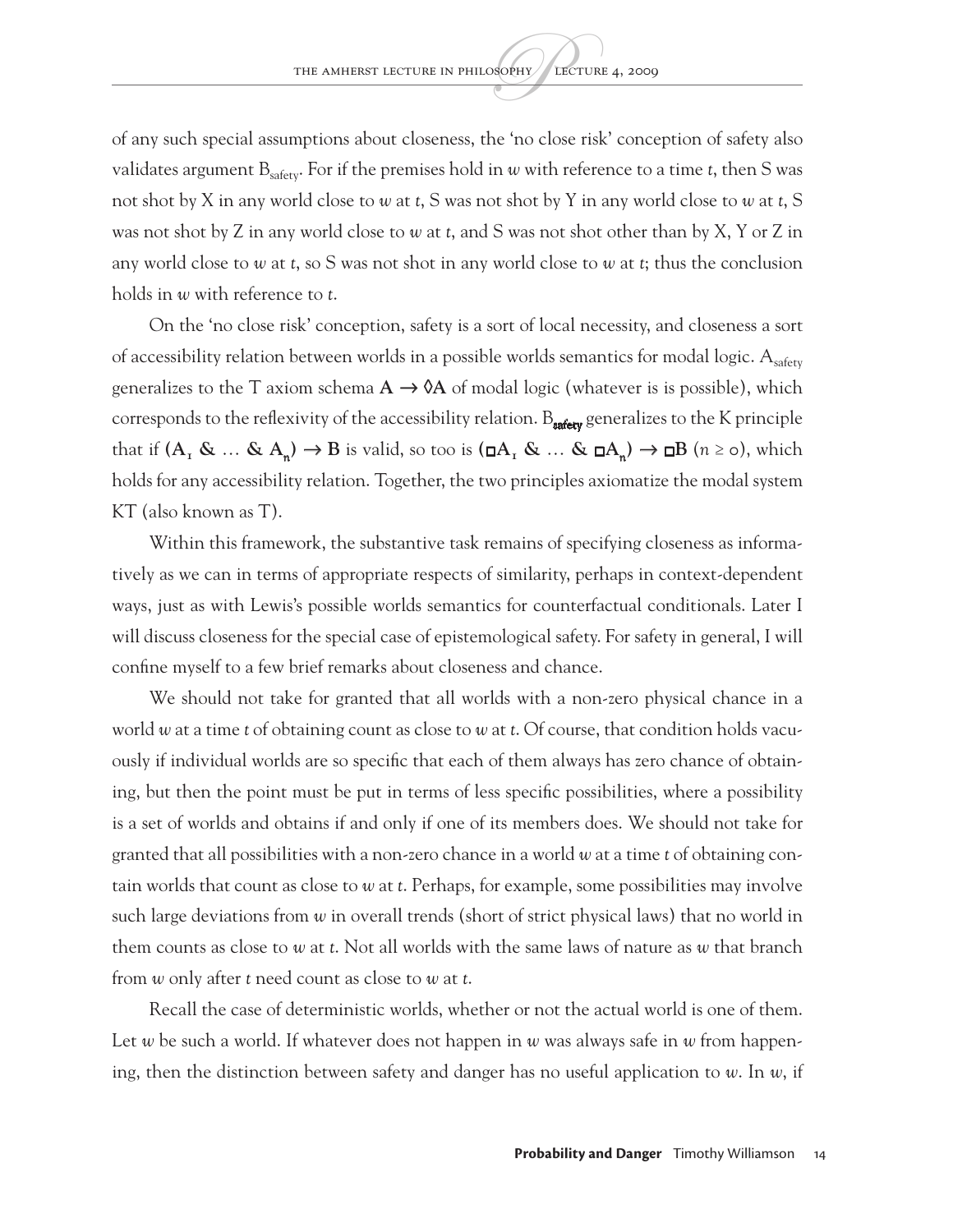you play Russian roulette and get away with it, you were always perfectly safe. That is not the distinction the inhabitants of *w* need for practical purposes. They need one on which playing Russian roulette counts as unsafe, whether or not you get away with it. Presumably, the idea will be something like this: if you play Russian roulette in *w* at *t* and get away with it, you are unsafe in *w* at *t* because in some world *w*\* relevantly but not perfectly similar to *w*, you play Russian roulette at *t* and do not get away with it. The standard for sufficient similarity must be set reasonably high, otherwise almost everything will count as unsafe, and again the distinction will not be the one the inhabitants of *w* need for practical purposes.

Such a distinction between safety and danger, based on similarity rather than chance, is available in indeterministic worlds too. Even when objective chance is present, it does not automatically 'capture' the distinction. But that does not mean that chance is irrelevant to safety either. For chance can help constitute similarity, both directly through similarity in chances and indirectly through probabilistic laws in virtue of which some further respects of similarity carry more weight than others. But the resultant distinction between safety and danger will not be a directly probabilistic one, because it will have the structural features characteristic of the 'no close risk' conception of safety. In particular, it will validate the arguments  $A_{\text{safe}}$  and  $B_{\text{safe}}$ .

In practice, we may expect this non-probabilistic conception of safety to diverge dramatically from a probabilistic conception in at least a few cases, by arguments of a similar form to  $B_{\text{safe}}$ . Although one can construct formal models in which safety entails a high chance without entailing chance 1 (Williamson 2005:  $485-6$ ), it is unclear that all the relevant cases can be modelled in that way. For instance, if we bracket the epistemological aspect of the example of the *n* carpets considered earlier, we may simply ask whether we are safe from the *i*th carpet's not remaining on the floor. By hypothesis, nothing untoward will in fact happen; all the carpets will remain on the floor. For any given *i* a positive answer is plausible; moreover, it would be implausibly *ad hoc* to give a positive answer for some numbers *i*  and a negative answer for others. But if for all  $i$  ( $1 \le i \le n$ ) we are safe from the eventuality that the *i*th carpet does not remain on the floor, then by an argument of a similar form to Bsafety we are safe from the eventuality that not every carpet remains on the floor. The latter eventuality will not in fact obtain, but for large enough *n* it has at the relevant time a very high chance of obtaining.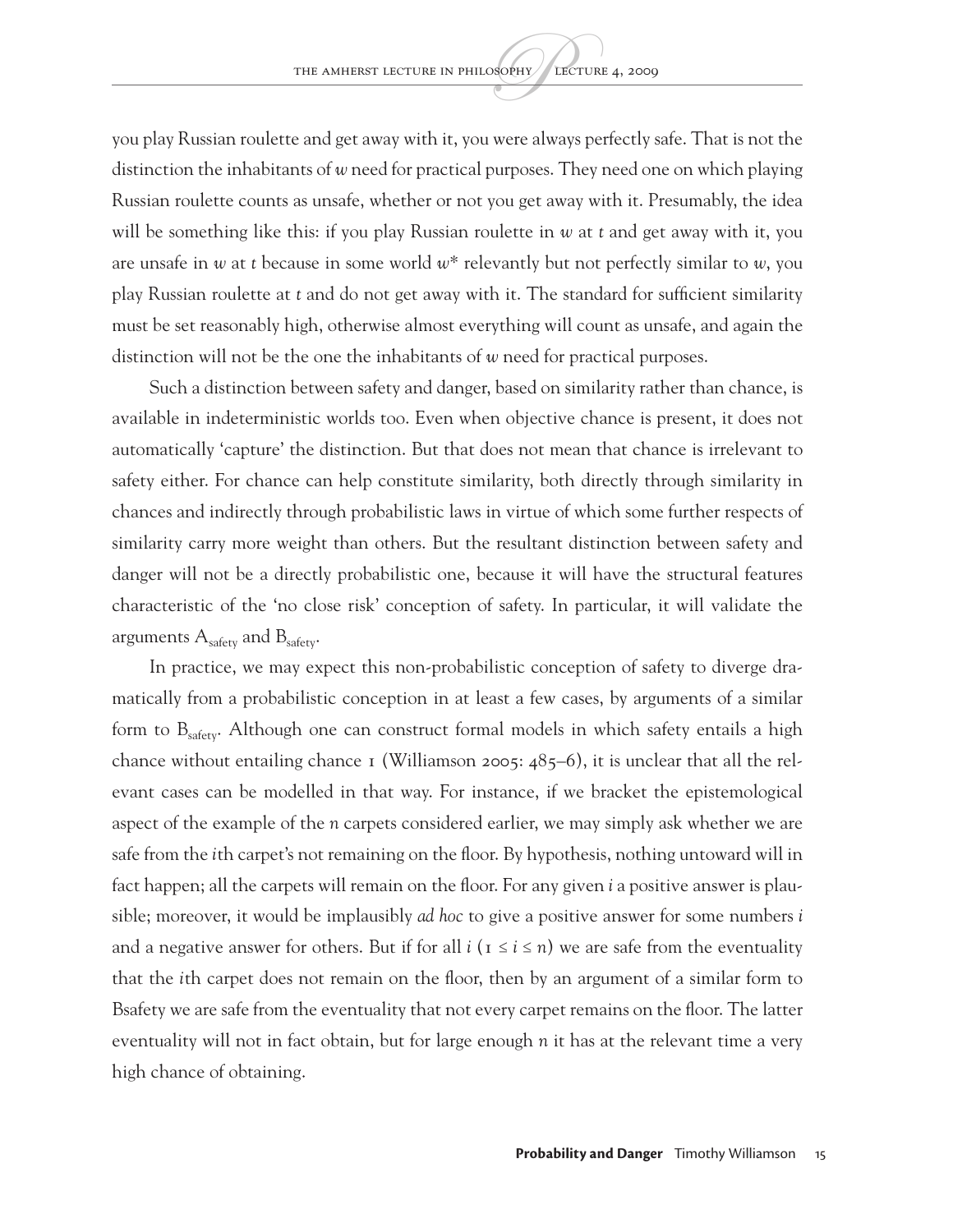Although this is hardly a comfortable result, the defender of the 'no close risk' conception of safety may be able to live with it. For if we suppose that we are not safe from the eventuality that not every carpet remains on the floor, we cannot consistently suppose in addition that for each carpet we are safe from the eventuality that it does not remain on the floor; the  $B_{\text{safe}}$ -style argument seems valid even when we deny its conclusion. Thus we infer that for at least one carpet we are not safe from the eventuality that it does not remain on the floor. But since the carpets are all on a par, we conclude that for no carpet are we safe from the eventuality that it does not remain on the floor. Thus denying that we are safe from the eventuality that not every carpet remains on the floor would push us towards the analogue of scepticism for safety, a view on which almost nothing is safe and the distinction between safety and danger becomes useless in practice.

At this point, the probabilist may be inclined to comment: if that is how the 'no close risk' conception of safety works, we are better off without it. Why not simply take advantage of modern technology, and use a probabilistic conception of safety instead?

Undoubtedly, when we have a well-supported probabilistic model of our situation, it is often more prudent to use it than to rely on a 'no close risk' conception of safety. Lotteries and coin-tossing are obvious examples. Of course, a probabilistic model will help us little if it is computationally intractable. In practice, even for lotteries and coin-tossing, we are hardly ever in a position to calculate the quantum mechanical chances, even to within a reasonable approximation. The standard probabilistic models of lotteries and coin-tossing were developed long before quantum mechanics. Their utility does not depend on whether our world is indeterministic. Not only do the models ignore eventualities such as the coin landing on its edge or the lottery being rigged; they need not even approximate the objective chances on a specific occasion. A coin that comes up heads about half the time may nevertheless have an objective chance of 10% or 90% of coming up heads when I toss it right now.

In practice, we must take most of our decisions without the help of a well-supported probabilistic model of our situation.<sup>10</sup> Am I safe from missing my train if I walk to the station?

<sup>10</sup> Even if we have well-defined credences (degrees of belief) in the relevant propositions and they satisfy the probability axioms, that is not what is meant by having a well-supported probabilistic model. As already explained, credences are too subjective for purposes of the distinction between safety and danger.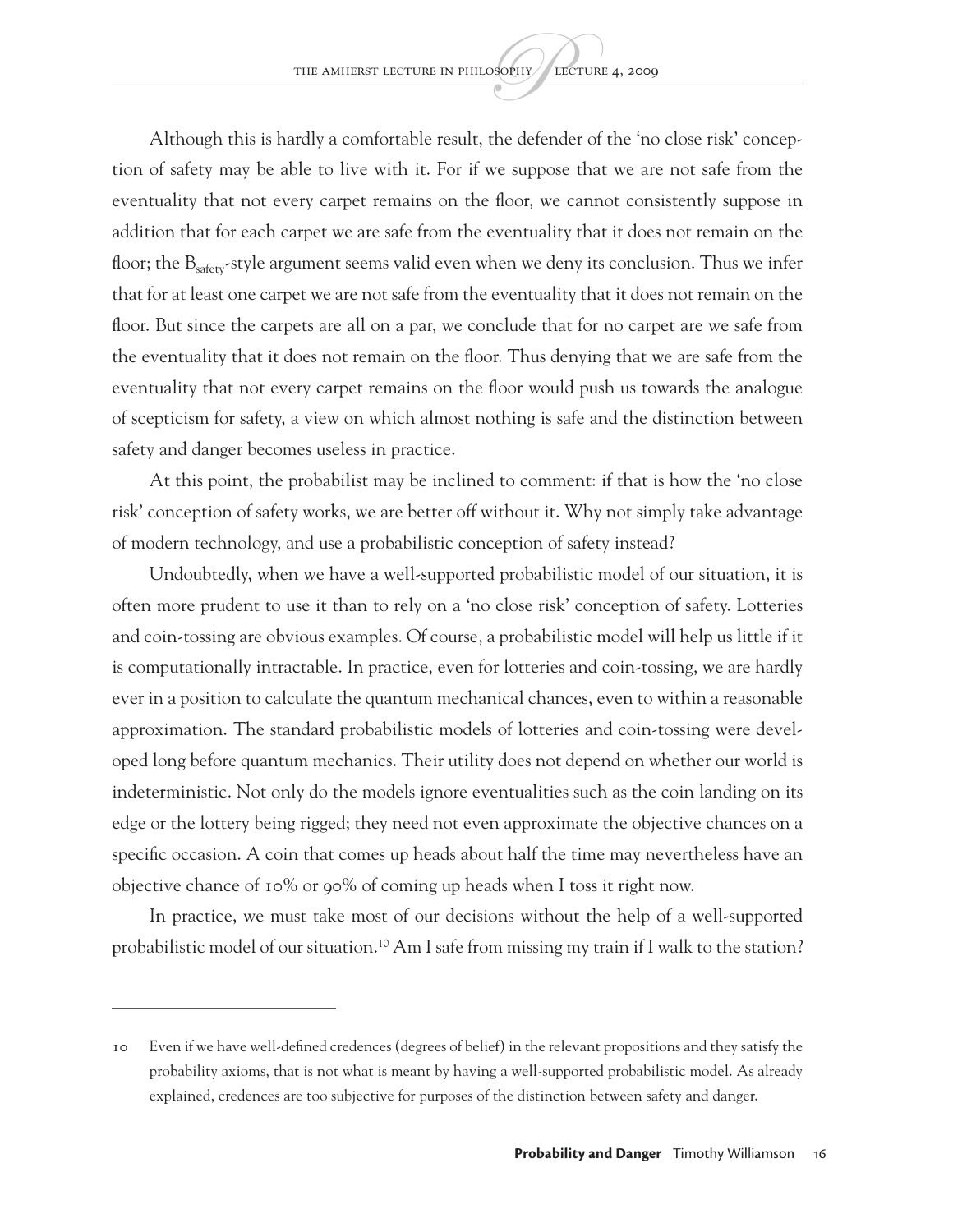In answering the question, I do not attempt to calculate with probabilities, let alone objective chances. If I did, I could only guess wildly at their values. Moreover, in order to make the calculations, one needs numerical values for the levels of interdependence between the different risks, and I could only guess wildly at their values too. If the result of the calculation was at odds with my non-probabilistic judgment, I might very well adjust my estimates rather than my non-probabilistic judgment.<sup>11</sup>

We need a conception of safety that we can apply quickly in practice, on the basis of vague and impoverished evidence, without making probabilistic calculations.12 The 'no close risk' conception of safety meets that need. Since it validates B<sub>safety</sub>-style arguments, it permits us to make ourselves safe from a disjunction of dangers by making ourselves safe from each disjunct separately, and to check that we are safe from the disjunction by checking that we are safe from each disjunct in turn. That way of thinking assumes a closure principle for safety that the 'no close risk' conception can deliver and the 'small risk' conception cannot. The chance of the disjunction is much higher than the chance of any disjunct, but if each disjunct is avoided in all close cases, so is their disjunction. The price of such a practically tractable conception of safety may be that we count as safe from some dangers that have a high chance of obtaining.

Someone might object that safety in this sense cannot be relied on, for when one is safe from being shot even though one has a high chance of being shot, one has a high chance of being simultaneously shot and safe from being shot. But that is a fallacy. The 'no close risk' conception of safety validates argument  $A_{\text{safe}}$ . If one is safe from being shot, one is not shot; every world is close to itself. Necessarily, if one had been shot, one would not have been safe from being shot. Even though one has a high chance of not being safe from being shot, one is in fact safe from being shot. High chance events do not always occur; that includes safety events. Of course, we sometimes think that we are safe when in fact we are not, but we have no reason to expect ourselves to be infallible about safety, or anything else.

A different objection to the 'no close risk' conception of safety is that it makes safety ungradable, whereas in fact it is gradable – it comes in degrees. It does so even when what

<sup>11</sup> I have anecdotal evidence that this happens when the safety of nuclear power stations is estimated.

<sup>12</sup> Compare Gigerenzer et al. 1999.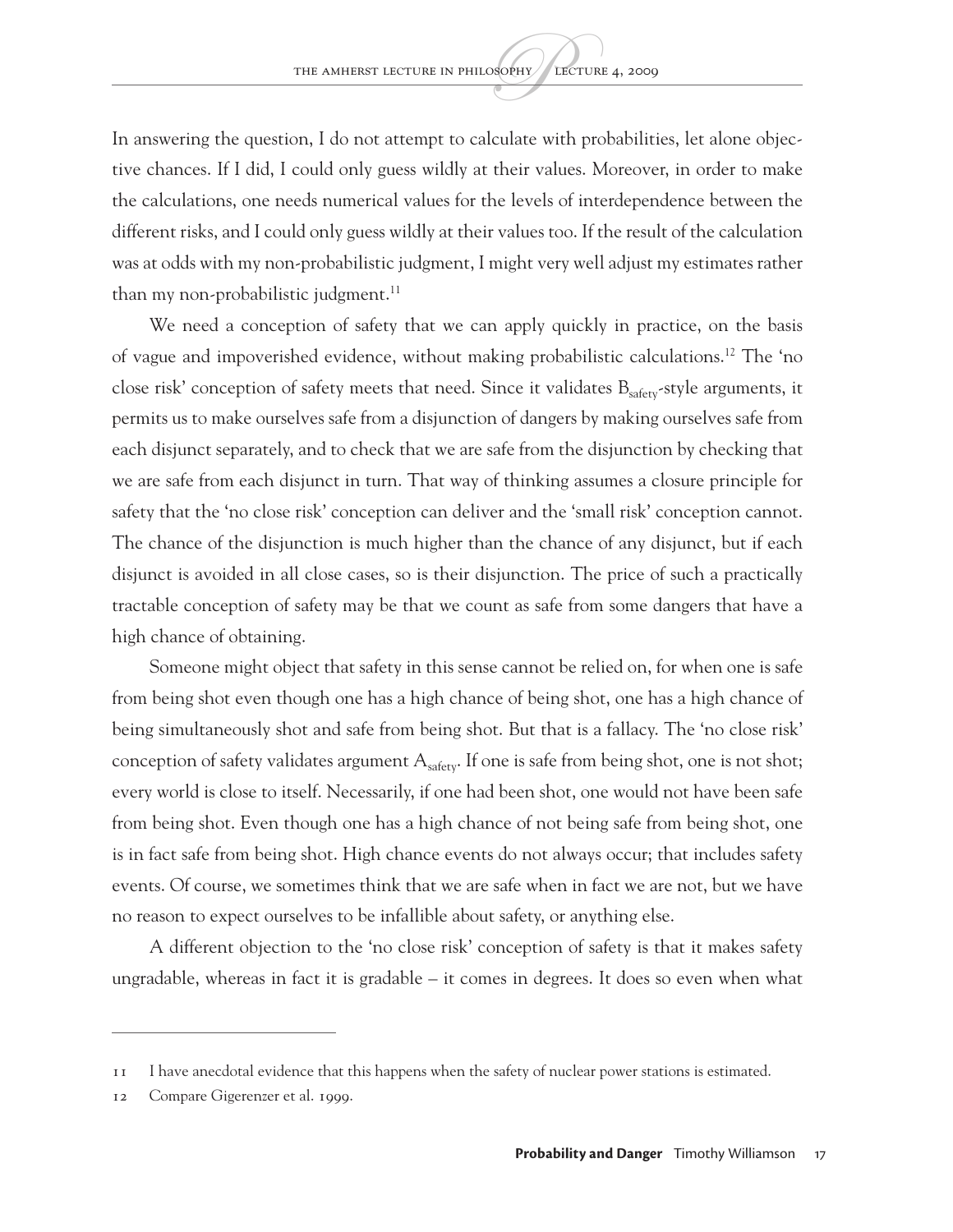is at issue is someone's being safe from a specific danger at a specific time, the proper analogue of someone's knowing a specific truth at a specific time. For example, we can sensibly ask how safe someone is from being shot, or say that he is safer from being shot by X than from being shot by Y. However, the mere fact that the 'no close risk' conception of safety avoids reliance on a probability threshold does not entail that it makes safety ungradable. It treats safety as a local modality, a restricted sort of necessity. Possibility and necessity do not involve a probability threshold, but they are in some sense gradable. For example, we can sensibly ask how possible or necessary it is to keep children in sight at all times, or say that it is more possible or necessary to do so with children than with cats.<sup>13</sup> There are several ways in which the grading might work. It might concern the proportion of close worlds in which the eventuality obtains, just as a glass two-thirds full is fuller than a glass one-third full even though neither is full; call that the 'proportion view of graded safety'. Alternatively, it might concern the distance from the actual world of the closest worlds in which the eventuality obtains; call that the 'distance view of graded safety'.

Here is an example to illustrate the difference between the two views of graded safety. Your opponent is throwing a die. All six outcomes obtain in equal proportions of close worlds. In the actual world, she will throw a five. On the proportion view of graded safety, you are no safer from her throwing a six than you are from her throwing a five, since the proportion is  $\frac{1}{6}$  in both cases. But you are safer from her throwing a five than you are from her throwing a number divisible by three, since the proportion is  $\frac{1}{6}$  in the former case and  $\frac{2}{6}$  in the latter. By contrast, on the distance view of graded safety, you are safer from her throwing a six than you are from her throwing a five, since she throws a five in the actual world, and no counterfactual world is as close to the actual world as the actual world is to itself. You are not safer from her throwing a five than you are from her throwing a number divisible by three, for the same reason.

I will not attempt to decide between the two views of graded safety here. Each is compatible with the 'no close risk' conception of safety. Each has its advantages and disadvantages. They make grading carry different sorts of information. Perhaps we use both, in different

<sup>13</sup> Googling the strings "more possible than", "more necessary than", "how possible is" and "how necessary is" yields tens of thousands of examples in each case.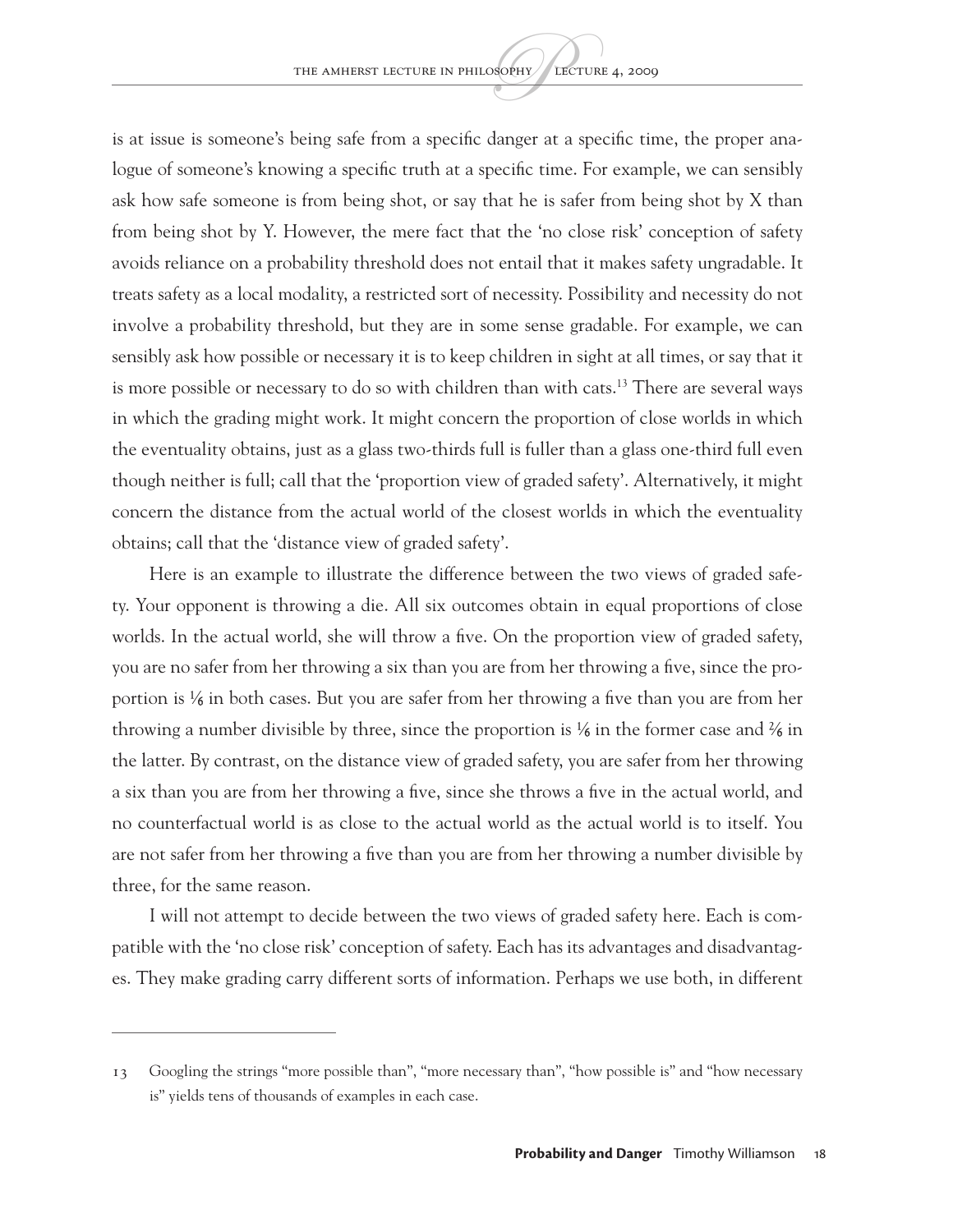situations. For present purposes the moral is just that grading safety does not undermine the 'no close risk' conception.

The conception of probability as obeying the mathematical principles of the probability calculus goes back only to the mid-seventeenth century.14 The distinction between safety and danger is far older. No wonder it works according to different principles. But it is no mere survival from pre-modern thinking. It has a distinctive structure of its own that fits it to serve practical purposes for which a probabilistic approach is infeasible. We need both.

6. It is time to return to epistemology, and apply the 'no close risk' conception of safety in general to knowledge in particular.

As with safety in general, we may expect the difference in structure between knowledge and high chance to produce dramatic divergences between them in cases specially designed for that effect, such as those constructed by Hawthorne and Lasonen-Aarnio. The alarm that such cases can induce may be lessened by reflection on other examples in which knowledge and high chance come apart. A lottery is about to be drawn. Each ticket has chance  $\frac{1}{n}$ . Let Lucky be the ticket that will in fact win ('Lucky' is a name, a rigid designator). Lucky has the same chance of winning as any other ticket, namely  $\frac{1}{n}$ . But we know in advance that Lucky will win.<sup>15</sup> Of course, the tricky linguistic features of such examples make room for manoeuvres that are not available in more straightforward cases, such as the conjunction about the n carpets. Nevertheless, the example shows that any connection between knowledge and high chance would have to be established by very careful argument, not taken as obvious. The present hypothesis is that high chance is not a necessary condition on knowledge; HC fails.

One point of disanalogy between knowledge and safety emerged in the previous section: safety is gradable; knowledge is not. Although we have little difficulty in thinking of some

<sup>14</sup> Hacking 1975 is the classic work on the emergence of such a mathematical conception of probability. Although subsequent scholarship has modified his account in various ways, they do not concern us here. When I spoke on this material in California, I got an unintended laugh by referring to the mid-seventeenth century as 'recent'.

<sup>15</sup> Such examples are of course applications of the account of the contingent *a priori* in Kripke 1980 to objective chance in place of metaphysical necessity. For such applications see Williamson 2006 and Hawthorne and Lasonen-Aarnio 2009.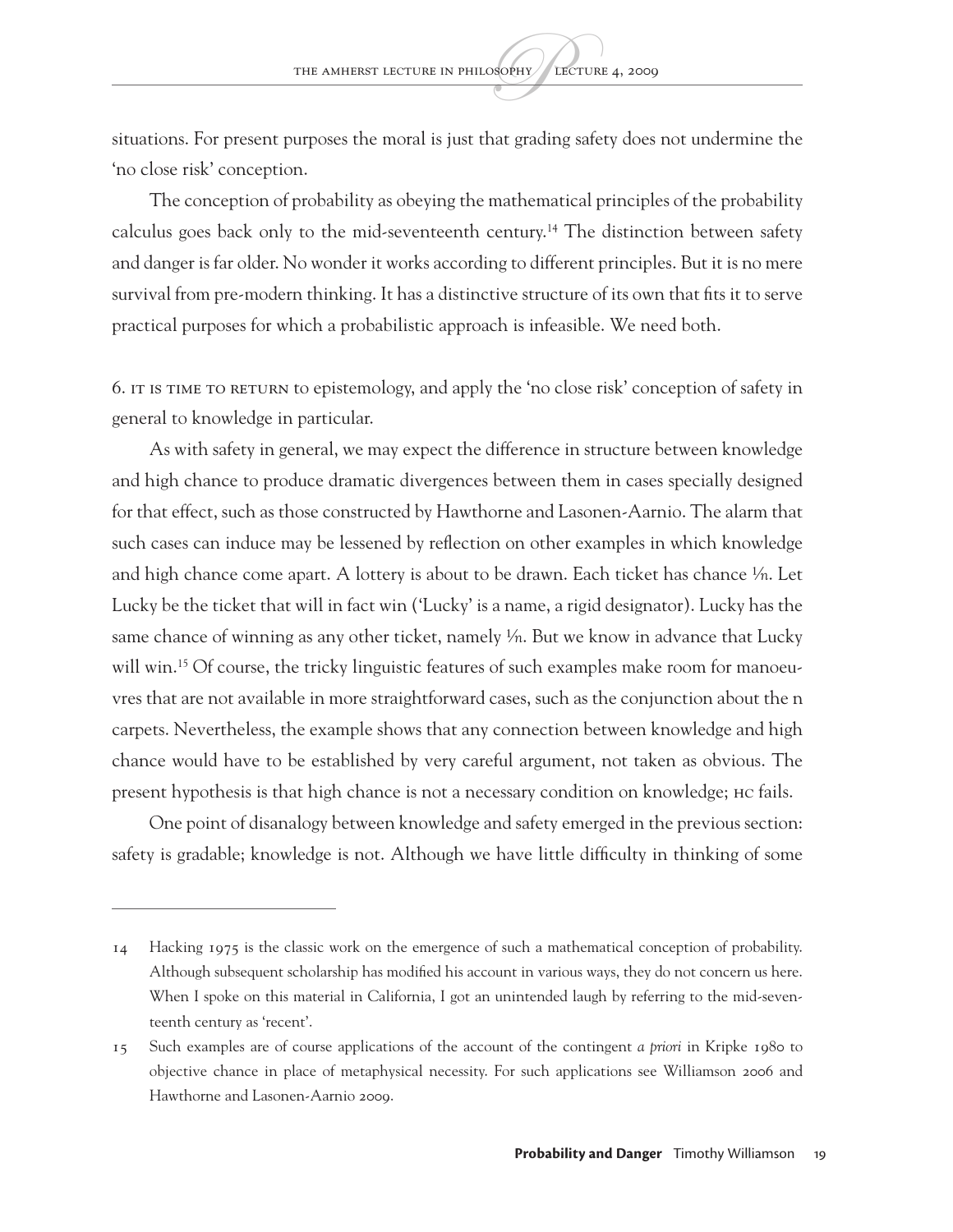knowledge as 'more solid' or 'less shaky' than other knowledge, we do not find it natural to express such comparisons by modifying the word 'know' with the usual linguistic apparatus of gradability. This might be a serious objection to a semantic analysis of 'knowledge' in terms of 'safety'. But that is not the project. Rather, the aim is to use safety, in the ordinary sense of 'safety', as a model to help explain the underlying nature of knowledge itself, in the ordinary sense of 'knowledge'.

Clearly,  $A_{\text{safe}}$ -style arguments correspond to the factiveness of knowledge: if something is so, nobody knows that it is not so. Similarly,  $B_{\text{safety}}$ -style arguments look as though they should correspond to some sort of multi-premise closure principle.

However, if knowing *p* is simply being safe from error in the sense of being safe from falsely believing p, the 'no close risk' conception of safety does not automatically predict a multi-premise closure principle such as MPC. For example, suppose that I know *p*, I know *p* → *q*, and believe *q* by competent deduction, using *modus ponens*, from those premises. Thus I am safe from falsely believing *p*, so *p* is true in all close worlds in which I believe *p*, and I am safe from falsely believing  $p \rightarrow q$ , so  $p \rightarrow q$  is true in all close worlds in which I believe *p* → *q*. Without extra assumptions, it does not follow that *q* is true in all close worlds in which I believe *q*. For, although *modus ponens* preserves truth, there may be close worlds in which I falsely believe *q* on utterly different grounds, without believing *p* or *p*  $\rightarrow$  *q*. Thus I do not count as safe from falsely believing *q*, and so do not count as knowing *q*.

Such examples are not genuine counter-examples to MPC. I can know *q* when I believe *q* on good grounds, even though I might easily have falsely believed *q* on different grounds. I may know that the Prime Minister was in Oxford today, because I happened to see him, even though he might easily have cancelled, in which case I would still have had the belief, on the basis of the newspaper announcement which I read this morning.

One way to handle such cases is by explicit relativization to bases. For example, suppose that I am safe from falsely believing p on basis b, and safe from falsely believing  $p \rightarrow q$  on basis *b*\*. Thus *p* is true in all close worlds in which I believe *p* on basis *b*, and  $p \rightarrow q$  is true in all close worlds in which I believe  $p \rightarrow q$  on basis  $b^*$ . Let  $b^{**}$  be the basis for believing q which consists of believing p on basis b, believing  $p \rightarrow q$  on basis  $b^*$ , and believing q by competent deduction from those premises. Then in any close world in which I believe *q* on basis *b*\*\*, I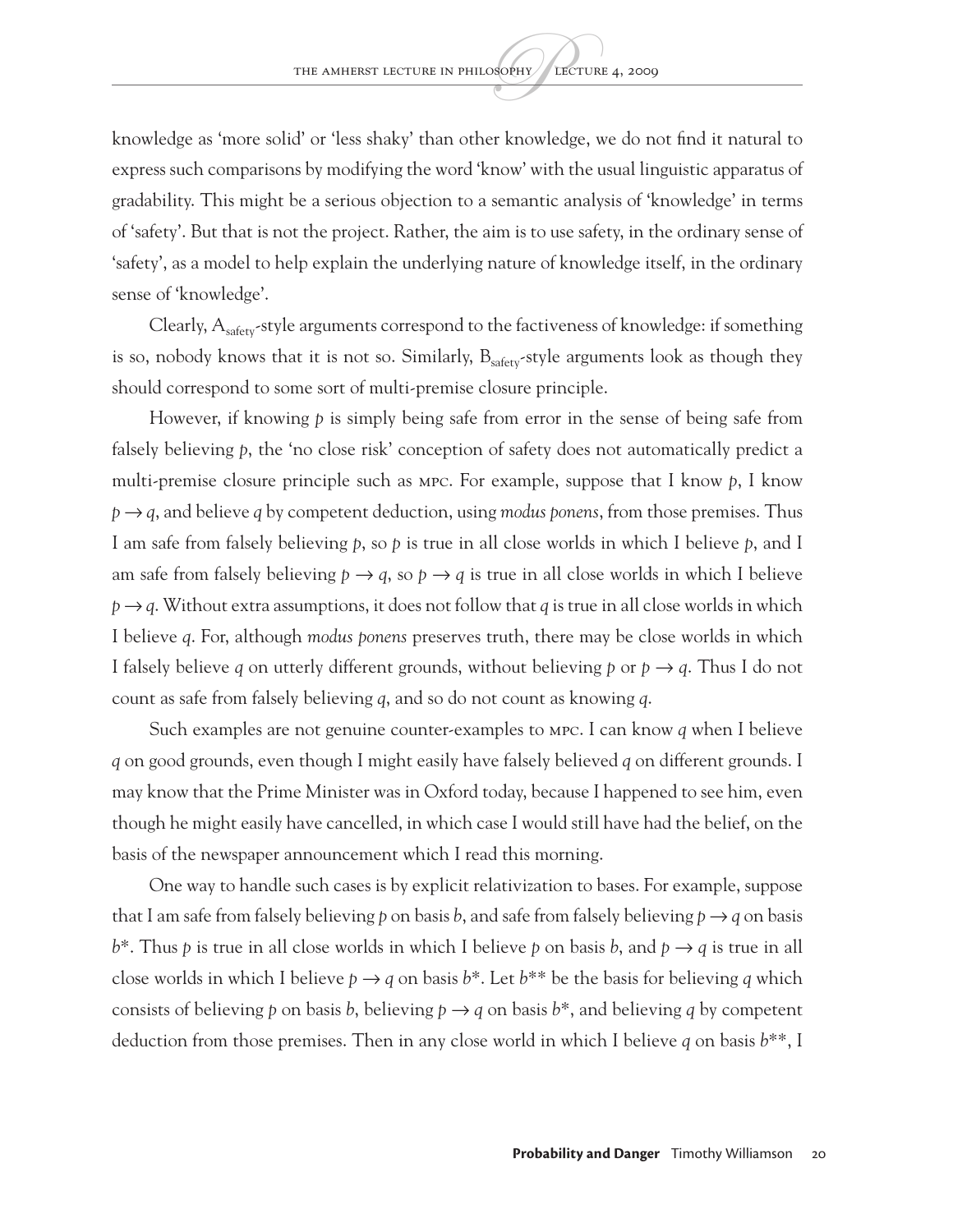believe p on basis b and  $p \rightarrow q$  on basis  $b^*$ , so p and  $p \rightarrow q$  are true, so q is true. Thus I am safe from falsely believing *q* on basis *b*\*\*.

However, talk of the 'basis' of a belief is much less clear when applied to non-inferential beliefs. In effect, fixing the 'basis' of a belief seems to boil down to requiring some given level of similarity to the actual world in respects relevant to that belief. This suggests that we may be able to reach a tidier and more perspicuous treatment by rolling all such similarities into the overall relation of closeness between worlds. This relation will vary both with the agent and with the time. For simplicity, those two dimensions will be kept fixed and tacit in the formal treatment to come. The idea is that when one knows *p* 'on basis *b*', worlds in which one does not believe *p* 'on basis *b*' do not count as close; but knowing 'on basis *b*' requires *p* to be true in all close worlds in which one believes *p* 'on basis *b*'; thus *p* is true in all close worlds. In this sense, the danger from which one is safe is *p*'s being false, not only one's believing *p* when it is false.

The simplest formal realization of this idea is a standard possible world semantics for epistemic logic (Hintikka 1962). The formal language is just that of the propositional calculus, augmented with a single unary sentential operator **K**, read 'one knows that'. A model is a triple <*W*, *R*, *V*> where *W* is a set, whose members we informally conceive as worlds, *R* is a binary relation (a set of ordered pairs) between members of *W*, which we informally conceive as the closeness relation between worlds, and *V* is a function from worlds to sets of atomic formulas, which we informally conceive as the atomic formulas true at the given world. All the epistemology in the model is packed into the relation *R*; informally,  $\langle w, w^* \rangle \in R$  if and only if *w*\* is epistemically possible in *w*, in the sense that whatever the agent knows in *w* is true in *w*\*. In the present setting, epistemic possibility is conceived as a form of closeness. Relative to a model of this form, the truth of a formula **A** at a world  $w \in W$  ( $w \in A$ ) is given a recursive definition of the usual sort; it is displayed here for purposes of later comparison:

 $w \models p$  if and only if  $p \in V(w)$ , for atomic p *w* ⊨ **A & B** if and only if *w* ⊨ **A** and *w* ⊨ **B**  $w$  **⊨**  $\neg$ **A** if and only if  $w \neq A$  $w \in KA$  if and only if for all  $\langle w, w^* \rangle \in R$ ,  $w^* \in A$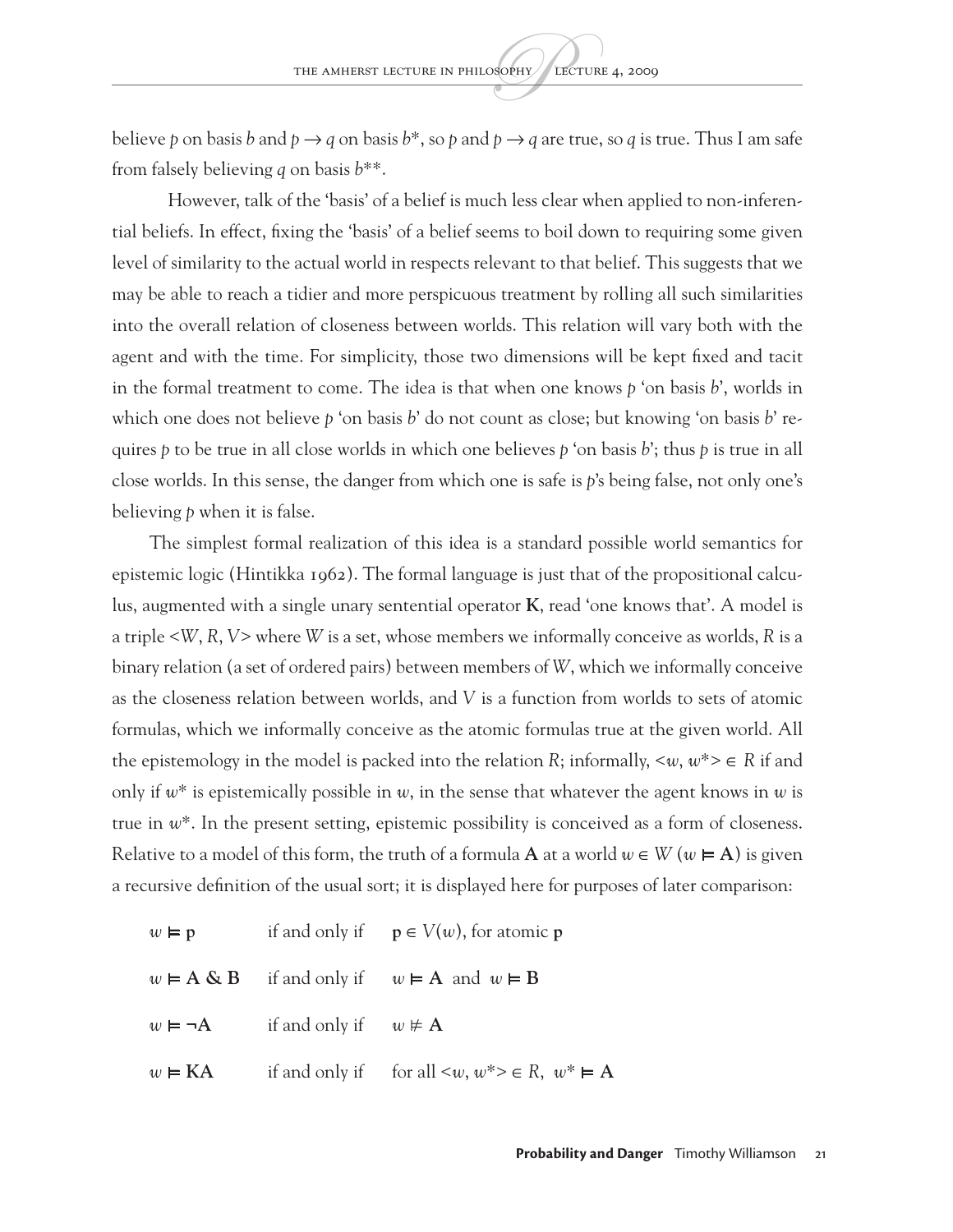Informally, one knows something if and only if it is true in all close worlds. Formulas  $A_1, \ldots, A_n$ are said to *entail* a formula **C** if and only if with respect to every model  $\langle W, R, V \rangle$  and  $w \in W$ , if *w* ⊨  $A_1$ , …, *w* ⊨  $A_n$  then *w* ⊨  $C$  (for *n* = 0 this just requires that *w* ⊨  $C$ ). Thus entailment is truth-preservation at all worlds in all models.

Since *R* is interpreted as closeness, a reflexive relation, we are only interested in models in which *R* is reflexive. As usual, this secures the factiveness of knowledge: **KA** always entails **A**.

Although the semantic clause for **K** does not include a separate belief condition, this does not imply that the intended interpretation permits knowledge without belief. Rather, that interpretation can wrap belief up into the epistemic relation *R*, so that if the agent does not believe **A** at *w*, *w* will have *R* to some world *w*\* at which **A** is false, so the agent will not count as knowing **A** at w either. The same goes for other putatively necessary conditions on knowledge.

The notorious problem for the standard possible worlds semantics for epistemic logic is that it validates multi-premise closure in far too strong a form. From the structure of the models, independently of any constraints on *R*, we have this form of logical omniscience (for  $n \geq o$ :

LC If  $A_1$ , …,  $A_n$  entail **C** then  $KA_1$ , …,  $KA_n$  entail **KC**.

This corresponds to the closure condition on safety under the 'no close risks conception'. Thus if one knows some simple truths, one knows any logical consequence of them, no matter how complex and hard to derive. In particular, one automatically knows any logical truth. Similarly, on the corresponding semantics for doxastic logic, if one believes some things, one believes any logical consequence of them, no matter how complex and hard to derive. In particular, one automatically believes any logical truth. Unlike MPC, LC imposes no restriction to cases in which one has carried out the deduction, or even to those in which one has contemplated its conclusion. Out of the frying pan into the fire!

Possible worlds semantics for knowledge attributions has found some diehard defenders, usually amongst those who want to treat the objects of propositional attitudes as sets of pos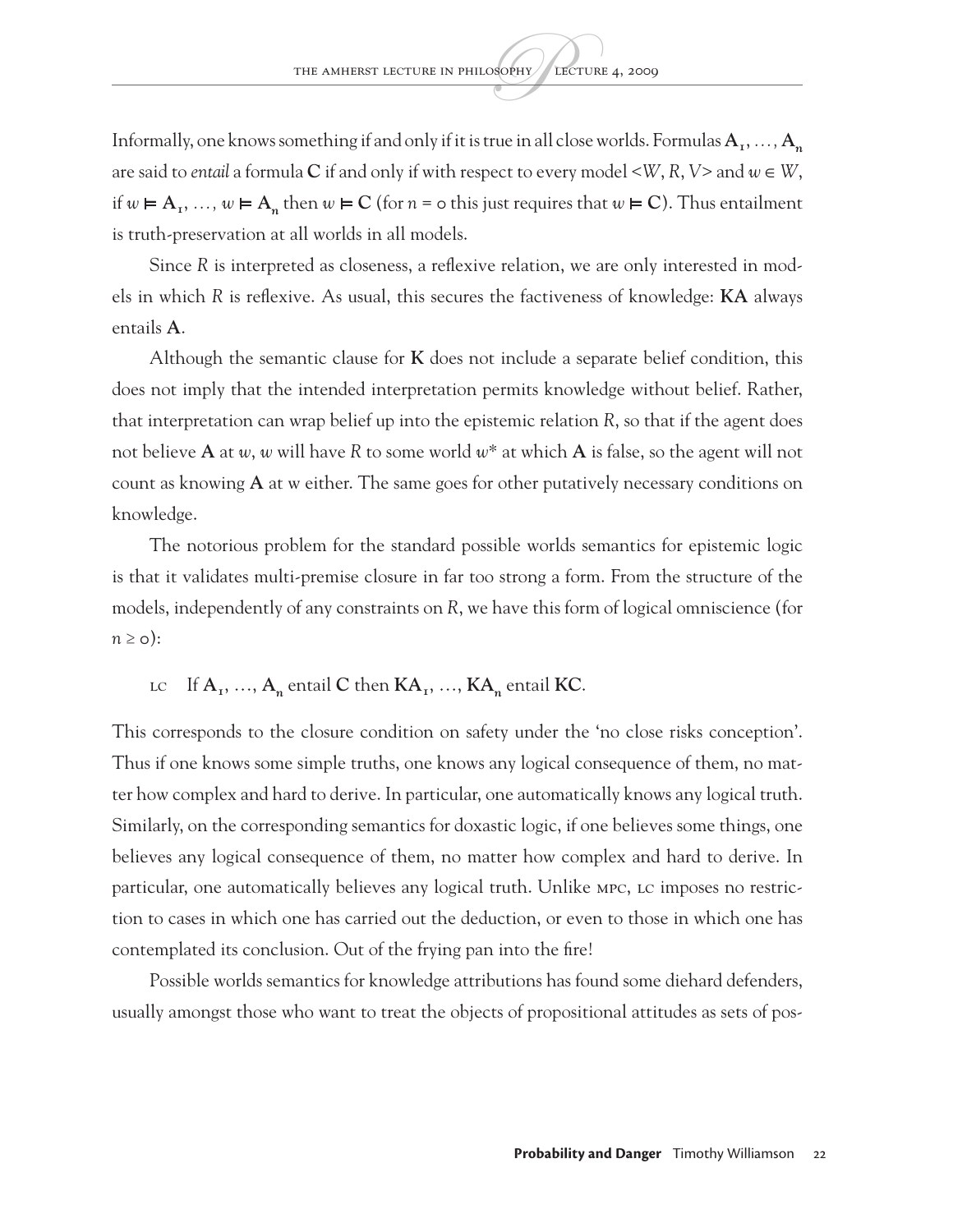sible worlds.<sup>16</sup> As already indicated, simple probabilistic accounts of knowledge have similar problematic consequences for *single*-premise closure, since if *p* entails *q*, the probability of *q* is at least as high as the probability of *p*, even if no one has performed the deduction. When we are studying how deduction *extends* knowledge, such accounts are far too indiscriminate. In particular, if – as here – we are treating knowledge simply as a relation to an object, then we must individuate the objects of knowledge finely enough to permit them to be distinct even when logically equivalent, so that an agent can know *p* without knowing *q*, even though *q* is logically equivalent to *p*. For these purposes, we cannot regard the objects of knowledge as simply sets of possible worlds.

7. A possible solution to the problem of logical omniscience is suggested by a related problem for a safety conception of knowledge. Suppose that S believes a complex truth *p* of firstorder logic only on the say-so of his utterly unreliable guru. Surely S does not know *p*, even though *p* itself is perfectly safe from falsity.

The natural response is to note that although S could not have falsely believed *p*, S would just as easily have believed some false counterpart *p*\* which his guru might easily have intoned instead of *p*. The suggestion is that knowing *p* requires safety from the falsity of *p* and of its epistemic counterparts. The counterpart *p*\* is close to *p* in a way analogous to that in which a world *w*\* may be close to a world *w*. 17

<sup>16</sup> For a sophisticated and qualified defence of such a view of knowledge and belief attributions see Stalnaker 1984: 71–99 and 1999: 241–73. It is not always appreciated that the account in Lewis 1996 is of this type; indeed, since Lewis's accessibility relation is an equivalence relation, his account validates not only logical omniscience but the very strong epistemic logic  $S_5$ , with the theorems  $KA \rightarrow KKA$  and **¬KA** → **K¬KA**. The idea that in deduction we gain only the metalinguistic knowledge that a sentence is true is both hopelessly implausible and ad hoc, for example as applied to scientific knowledge, and in any case does not work as a defence of logical omniscience, since the agent typically knows in advance of making the inference elementary semantic facts which, combined with the rest of the agent's knowledge, already entail the truth of the sentence; thus, given logical omniscience, the agent knew in advance of making the inference even that the sentence was true.

<sup>17</sup> For the use of epistemic counterparts at the propositional level in safety-style epistemology see Williamson 1994: 231–4 and 2000: 101. Hintikka also proposed using counterparts in the semantics of quantified epistemic logic, although for individuals rather than formulas and in a quite different way from that envisaged here (Hintikka 1970).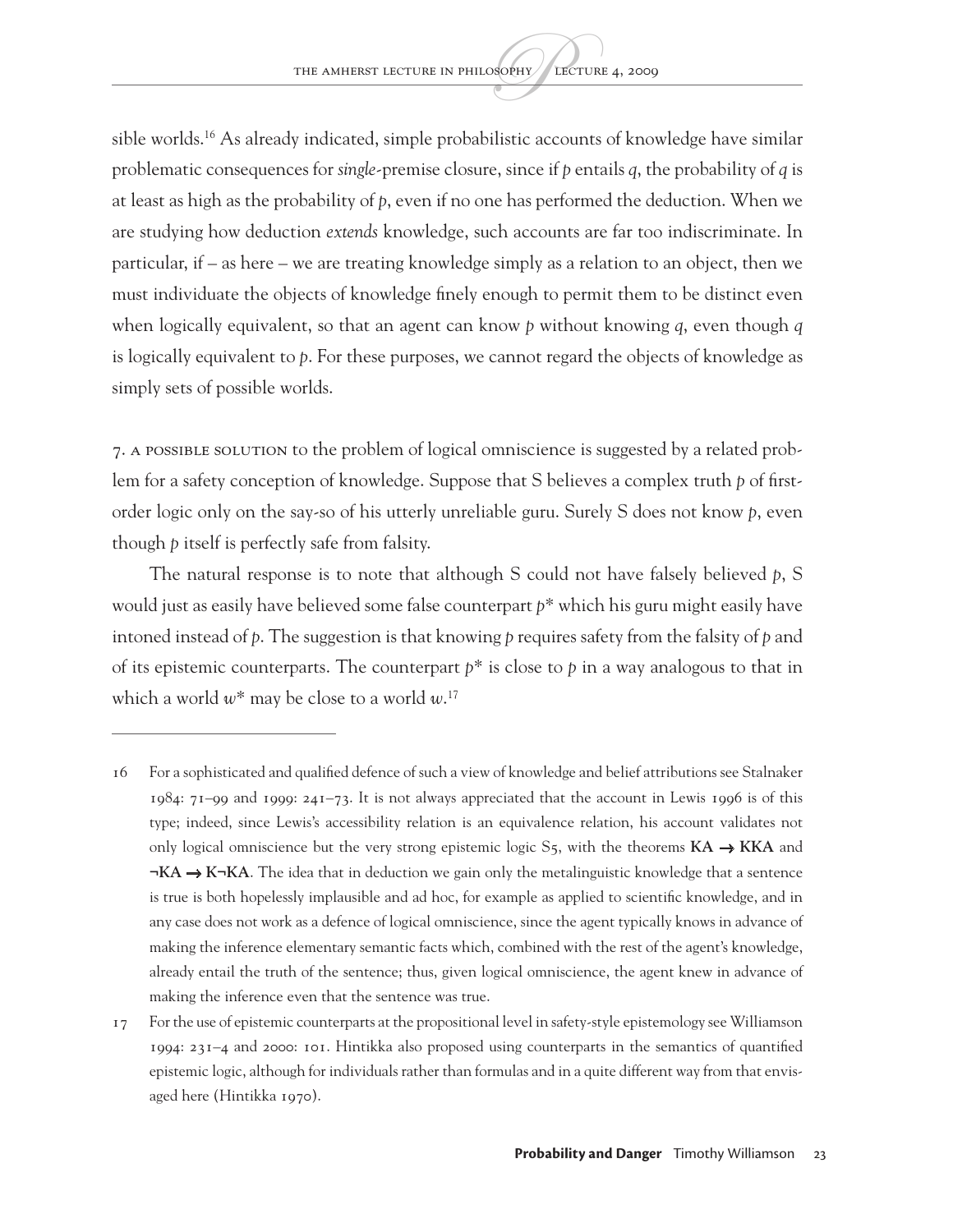We must coordinate counterparthood between different formulas. For consider a different agent who is credulous and undiscriminating with atomic formulas but scrupulously respects logical relations. Suppose that her counterparts for atomic *q* in worlds *w*\* and *w*\*\* are atomic *q*\* and *q*\*\* respectively; then her counterparts for ¬*q* in *w*\* and *w*\*\* are ¬*q*\* and ¬*q*\*\* respectively. She would never treat ¬*q*\*\* as the negation of *q*\* in *w*\* or ¬*q*\* as the negation of  $q^{**}$  in  $w^{**}$ .

We can handle these complexities by replacing the two-place relation *R* in the models by a three-place relation (for which '*R*' will also be used), consisting of triples <*w*, *w\**, **f**>, where *w* and *w*\* are worlds as before but **f** is a function mapping all formulas of the language to formulas of the language. The idea is that **f(A)** in *w*\* is a counterpart of **A** in *w*, and that *w*\* is close to *w* under the counterpart mapping **f**. In modelling the example just given, one imposes the special constraint that  $f(\neg A) = \neg f(A)$  for all formulas A and triples  $\langle w, w^*, f \rangle$ in *R*.

The semantic clause for **KA** must be modified in accordance with the use of epistemic counterparts. The new version is:

$$
w \vDash KA
$$
 if and only if for all  $\langle w, w^*, f \rangle \in R$ ,  $w^* \vDash f(A)$ 

No other changes in the models are needed, at least for present purposes. Call the new models *refined*.

Here is a toy example to show how knowledge can fail to be closed under even very elementary inferences in refined models. Let *W* contain a single world *w*, and *R* consist of all triples  $\langle w, w, f \rangle$  such that  $f(p \& p) = p \& p$ , where p is a fixed atomic formula and  $p \in V(w)$ , so  $w \models p$  and  $w \models p \& p$ . By the constraint on  $f, w \models K(p \& p)$ . But there is a function f such that  $f(p) = \neg p$  and  $\langle w, w, f \rangle \in R$ , so  $w \neq f(p)$ , so, by the semantic clause for  $K, w \neq Kp$ . Thus the agent's knowledge in the model is not even closed under the elementary deduction from **p & p** to **p**. Indeed, one can easily check that **p & p** is *all* that the agent knows in the model.

For unrefined models, we required *R* to be reflexive – to contain <*w*, *w*> for every *w* ∈ *W* – so that **KA** would entail **A** (the factiveness of knowledge). To achieve the same effect in refined models, we require *R* to contain  $\langle w, w, \mathbf{1} \rangle$  for every  $w \in W$ , where **1** is the identity function such that  $\mathbf{1}(A) = A$  for every formula A: every formula is a counterpart of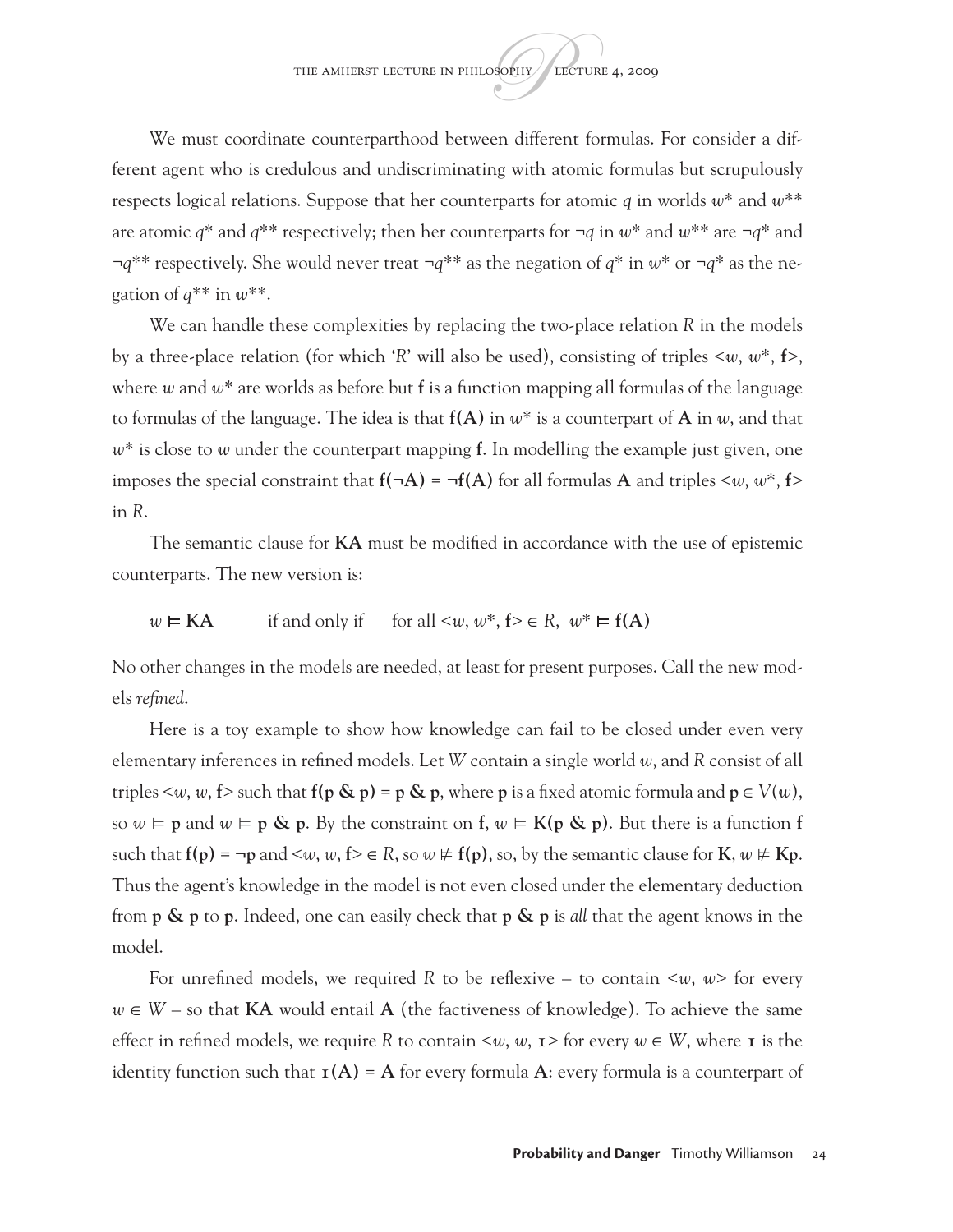itself in the same world. Call refined models meeting this constraint *reflexive*. In such models, if  $w \models KA$ , then  $w \models \mathbf{I}(A)$ , so  $w \models A$ .

If we wanted to insist that a formula must be its sole counterpart with respect to the original world, we could add the constraint that  $\langle w, w, f \rangle \in R$  only if  $f = I$ . Toy models with only one world like that above would then have to be replaced by models with several worlds. Although that could easily be done, for simplicity we may continue to allow *R* to contain triples  $\leq w$ ,  $w$ ,  $f$  in which  $f \neq r$ .

Some more general results illustrate the complete failure of logical omniscience in refined models. The logic of reflexive refined models has a sound and complete axiomatization in which the only axioms are truth-functional tautologies and formulas of the form  $KA \rightarrow A$ and *modus ponens* is the only rule of inference: the models impose no special features on knowledge beyond factiveness. No disjunction of disjuncts of the form **KA** is valid in all reflexive refined models: there is no set of formulas at least one of which must be known. Nor does knowing some formulas entail knowing any other formulas in reflexive refined formulas, provided that the formulas do not contain **K** (of course factiveness entails theorems such as **KKA**  $\rightarrow$  **KA**). All these results are proved in the appendix.

If one wants to guarantee some elementary forms of closure, one can easily do so by adding further constraints on refined models, but they are not intrinsic to the very structure of the semantics.

If we wanted to, we could even recover logical omniscience in a special class of refined models. Given an unrefined model <*W*, *R*, *V*>, we can define a corresponding refined model <*W*, *R#*, *V*> that 'behaves in the same way', where the members of *R#* are just the triples  $\langle w, w^*, \mathbf{1} \rangle$  such that  $\langle w, w^* \rangle \in \mathbb{R}$ . One can easily check by induction on the complexity of a formula **A** that **A** has the same truth-value at any world in <*W*, *R#*, *V*> as it has at that world in <*W*, *R*, *V*>. Thus refined models in effect include the original unrefined models as a special case. Consequently, whatever is valid on all refined models is also valid on all unrefined models (but not *vice versa*). Only the inclusion of functions other than **1** makes refined models behave differently from refined ones. Given any refined model <*W*, *S*, *V*> such that for all worlds *w*, *w*<sup>\*</sup>,  $\leq w$ , *w*<sup>\*</sup>,  $f \geq \epsilon$  *S* only if  $f = r$ , we can define a corresponding unrefined model <*W*, *S*<sup> $\wedge$ </sup>, *V* $>$ , where <*w*, *w*<sup>\*</sup> $> \in$  *S*<sup> $\wedge$ </sup> if and only if <*w*, *w*<sup>\*</sup>, **1** $> \in$  *S*. Then any formula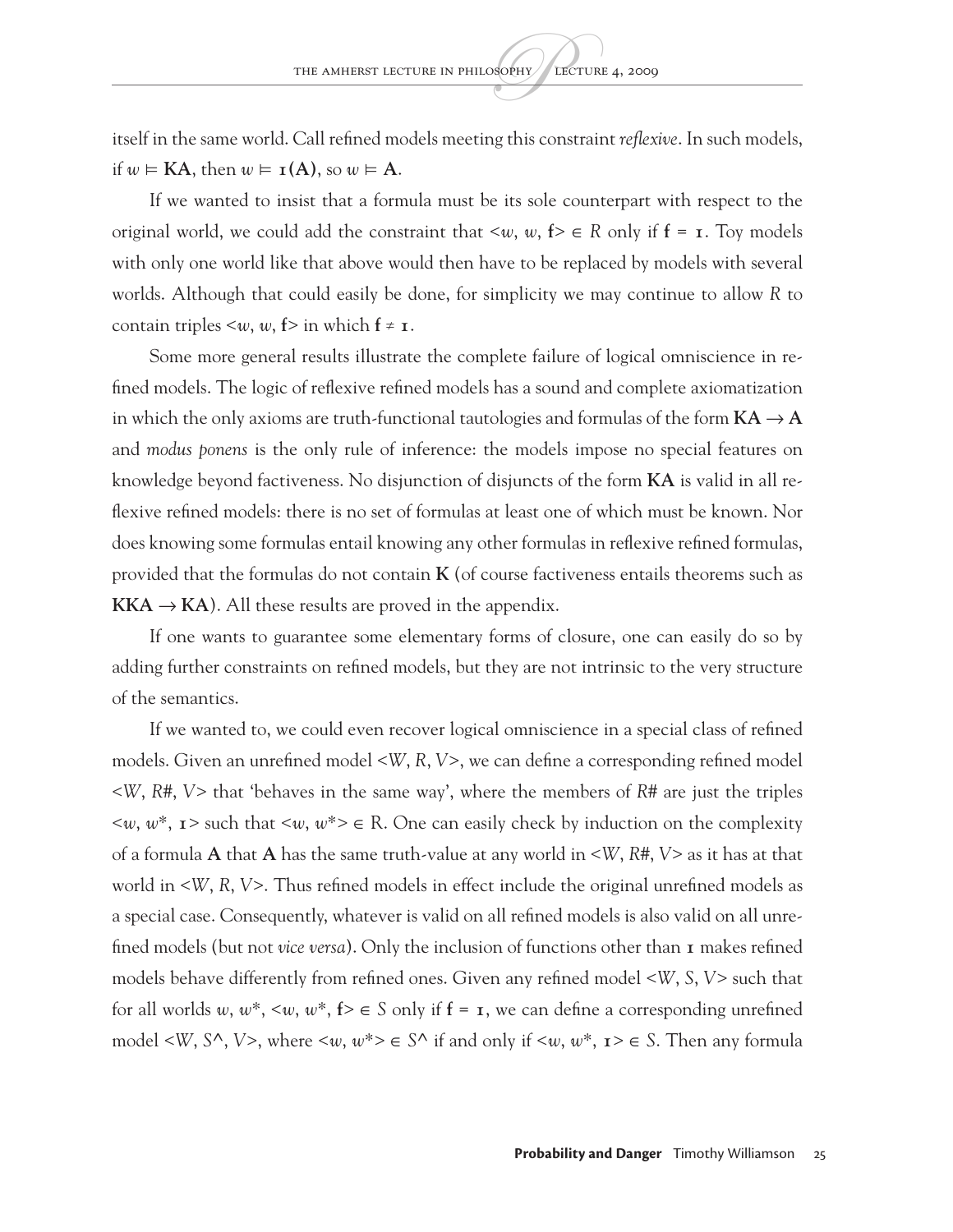has the same truth-value at any world in <*W*, *S^*, *V*> as it has at that world in <*W*, *S*, *V*>. In fact, *S^#* = *S* and *R#^* = *R*. Call refined models of the form <*W*, *R#*, *V*> *effectively unrefined*.

Refined models permit the definition of an analogue of competent deduction. The analogue is not a diachronic relation, because far more complex models would be needed to capture changes in safety over time. Rather, it captures a form of synchronic epistemic dependence of a conclusion on premises. The analogue is called *safe derivation*. Given a refined model  $\langle W, R, V \rangle$  and a world  $w \in R$ , the definition is this:

**C** safely derives at *w* from  $A_1$ , …,  $A_n$  if and only if whenever  $\leq w$ ,  $w^*$ ,  $f \geq \in R$ , if  $w^* \vDash f(A_1), ..., w^* \vDash f(A_n)$  then  $w^* \vDash f(C)$ .

We must first check some useful properties of safe derivation. The first is that it preserves truth at any given world in any given reflexive refined model:

FACT I In refined reflexive models:  
\nIf C safely derives at w from 
$$
A_1, ..., A_n
$$
 and  $w \models A_1, ..., w \models A_n$  then  
\n $w \models C$ .

The reason is simply that since the model is reflexive by hypothesis,  $\langle w, w, z \rangle \in R$ , so if  $w \in \mathbf{I}(A_1), \ldots, w \in \mathbf{I}(A_n)$  then  $w \in \mathbf{I}(C)$ , in other words, if  $w \in A_1, \ldots, w \in A_n$  then *w* ⊨ **C**. More interestingly, safe derivation preserves *knowledge* at any given world in any given refined model, reflexive or not:

FACT 2 In refined models: If C safely derives at *w* from  $A_1$ , …,  $A_n$  and  $w \in KA_1$ , …,  $w \in KA_n$  then  $w \in \text{KC}$ .

For if  $\leq w, w^*, f \geq \in R$  then  $w^* \in f(A_1), \ldots, w^* \in f(A_n)$  because  $w \in KA_1, \ldots, w \in KA_n$ , so  $w^* \vDash f(C)$  because C safely derives at *w* from  $A_1, ..., A_n$ ; thus  $w \vDash KC$ . Fact 2 is the analogue of MPC for refined models: knowledge is closed under safe derivation.

In models that correspond to the original unrefined ones, safe derivation collapses into knowledge of the material conditional with the conjunction of the premises as antecedent and the conclusion as consequent: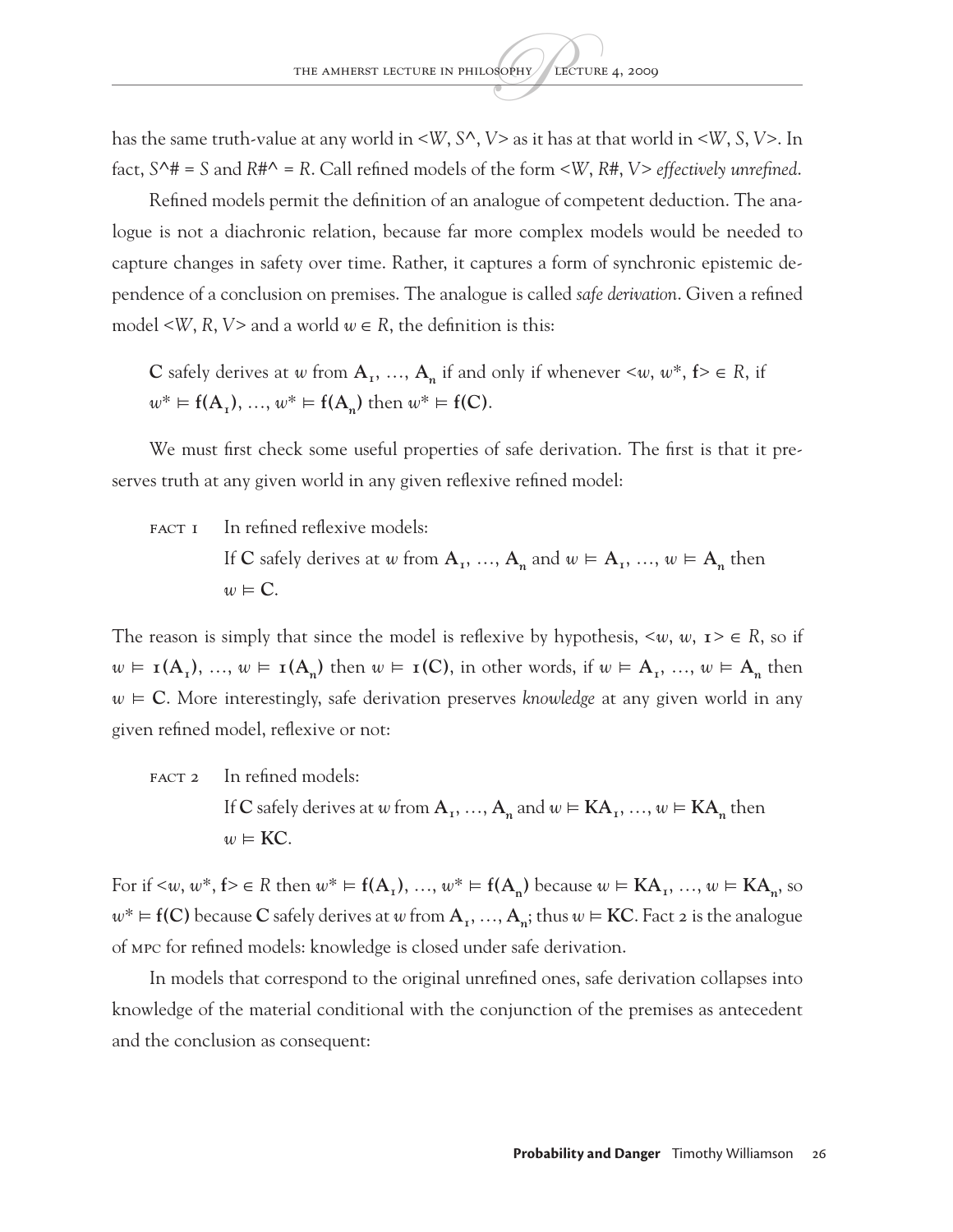FACT 3 In effectively unrefined models: **C** safely derives at *w* from  $A_1$ , …,  $A_n$  iff  $w \in K((A_1 \& ... \& A_n) \rightarrow$ **C)**. 18

The proof is trivial. In other refined models that criterion can fail in both directions. Here are two toy examples. As before, for simplicity, *W* contains a single world, *w*, and  $p \in V(w)$ . First, let **f(p** → **¬¬p)** = **¬p** and **f(A)** = **A** for every formula **A** other than **p** → **¬¬p**, and *R* = {<*w*, *w*, **1**>, <*w*, *w*, **f**>}. Then at *w* **¬¬p** safely derives from **p**, because both formulas are held constant by the functions in *R* and they are both true at *w*. But it is not the case that *w* ⊨ **K(p** → **¬¬p)**, since **f** maps that conditional to a formula false at *w*. Thus the equivalence fails from left to right. Conversely, let **g(¬¬p)** = **¬p** and **g(A)** = **A** for every formula **A** other than **¬¬p**, and *S* = {<*w*, *w*, **1**>, <*w*, *w*, **g**>} and consider the model <*W*, *S*, *V*> instead of <*W*, *R*, *V*>. Then *w* ⊨ **K(p** → **¬¬p)**, because the functions in *S* hold **p** → **¬¬p** constant and it is true at *w*. But **¬¬p** does not safely derive at *w* from **p** in this model, for *w* ⊨ **g(p)** but *w* ⊭ **g(¬¬p)**. Thus the equivalence fails from right to left. Indeed, knowledge is not preserved, for  $w$  ⊨ **Kp** but  $w \neq K\rightarrow p$ . The same points can be illustrated with more realistic models, but they would be far more complex.

Although safe derivation is not equivalent to knowledge of a conditional, it is a knowledge-like condition, as one can see by comparing its definition with the semantic clause for **KA**. Indeed, **A** is known at a world if and only if it safely derives at that world from the null set of premises. Unlike knowledge of a conditional, safe derivation in refined models is exactly the knowledge-like condition that gets one from knowledge of the premises to knowledge of the conclusion. We might say that safe derivation means that one makes a 'knowledgeable' connection from premises to conclusion, rather than that one knows the connection.

Safe derivation requires an epistemic connection between premises and conclusion, not a logical one. This is already clear in effectively unrefined models. For example, suppose that **p** is known at a world in such a model. Then for any formula **A**, the conditional  $(p \leftrightarrow A) \rightarrow A$  is also known at that world, since it follows from **p**. Thus **A** safely derives from  $p \leftrightarrow A$  at the world, even though A is logically independent of  $p \leftrightarrow A$ .

<sup>18</sup> Define the conjunction of a null set of formulas as a given tautology; then fact 3 holds even when the premise set is null.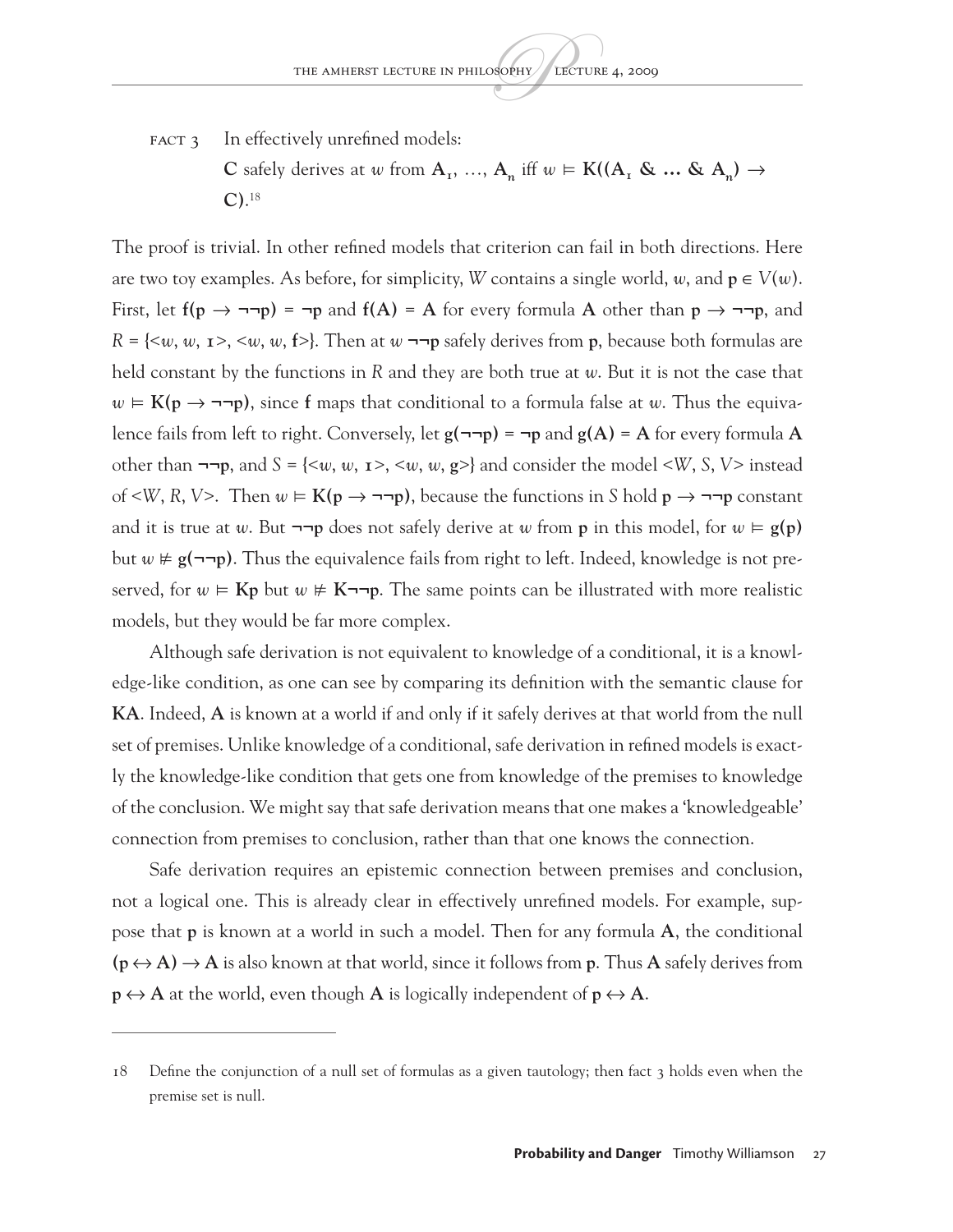Although safe derivation does not require a logical connection between premises and conclusion, it nevertheless possesses the core structural features of a relation of logical consequence – those that hold of all formulas, irrespective of their composition. These features are the Cut Rule (a sort of generalized transitivity), the Rule of Assumptions (reflexivity) and the Thinning Rule (monotonicity):

- FACT 4 The Cut Rule holds in refined models: if C safely derives at *w* from  $A_1$ , ...,  $A_m$  and D safely derives at *w* from  $B_1, \ldots, B_n, C$  then  $D$  safely derives at  $w$  from  $A_1, \ldots, A_m, B_1, \ldots, B_n$ .
- FACT 5 The Rule of Assumptions holds in refined models: **A** safely derives at *w* from **A**.
- FACT 6 The Thinning Rule holds in refined models: if **C** safely derives at *w* from  $A_1$ , ...,  $A_m$  then **C** safely derives at *w* from  $A_1, \ldots, A_m, B_1, \ldots, B_n.$

The proofs of facts 5 and 6 are trivial. To prove fact 4, suppose that **C** safely derives at *w* from  $A_1, \ldots, A_m$  and  $D$  safely derives at  $w$  from  $B_1, \ldots, B_n, C$  in some model <*W*, *R*, *V*>. Let  $\langle w, w^*, f \rangle \in R$ . If  $w^* \models f(A_1), \ldots, w^* \models f(A_m), w^* \models f(B_1), \ldots, w^* \models f(B_n)$  then  $w^* \models f(C)$ because **C** safely derives at *w* from  $A_1$ , …,  $A_m$ , so  $w^* \models f(D)$  because **D** safely derives at *w* from  $B_1$ , …,  $B_n$ , C. Thus D safely derives at *w* from  $A_1$ , …,  $A_m$ ,  $B_1$ , …,  $B_n$ , as required. At this level of generality, safe derivation has the same structure as deductive consequence, even though neither implies the other.

To see how constraints on the relation *R* correspond to closure properties of safe derivation, consider the case of conjunction. Call a function **f** *relevant* at a world *w* in a refined model <*W*, *R*, *V*> if and only if <*w*, *w*\*,  $f$ >  $\in$  *R* for some  $w^* \in W$ . When the logical properties of conjunction are 'transparent' to the agent's cognitive system at a world *w*,  $f(A \& B) = f(A) \& f(B)$  for all formulas A and B and functions f relevant at *w*: the counterpart of a conjunction is the conjunction of the counterparts of its conjuncts. One can easily check that this implies that the introduction and elimination rules for conjunction hold for safe derivation at *w*: **A & B** safely derives at *w* from **A** and **B** and each of **A** and **B** safely derives at *w* from **A & B**. Thus knowledge at *w* is closed under both conjunction introduc-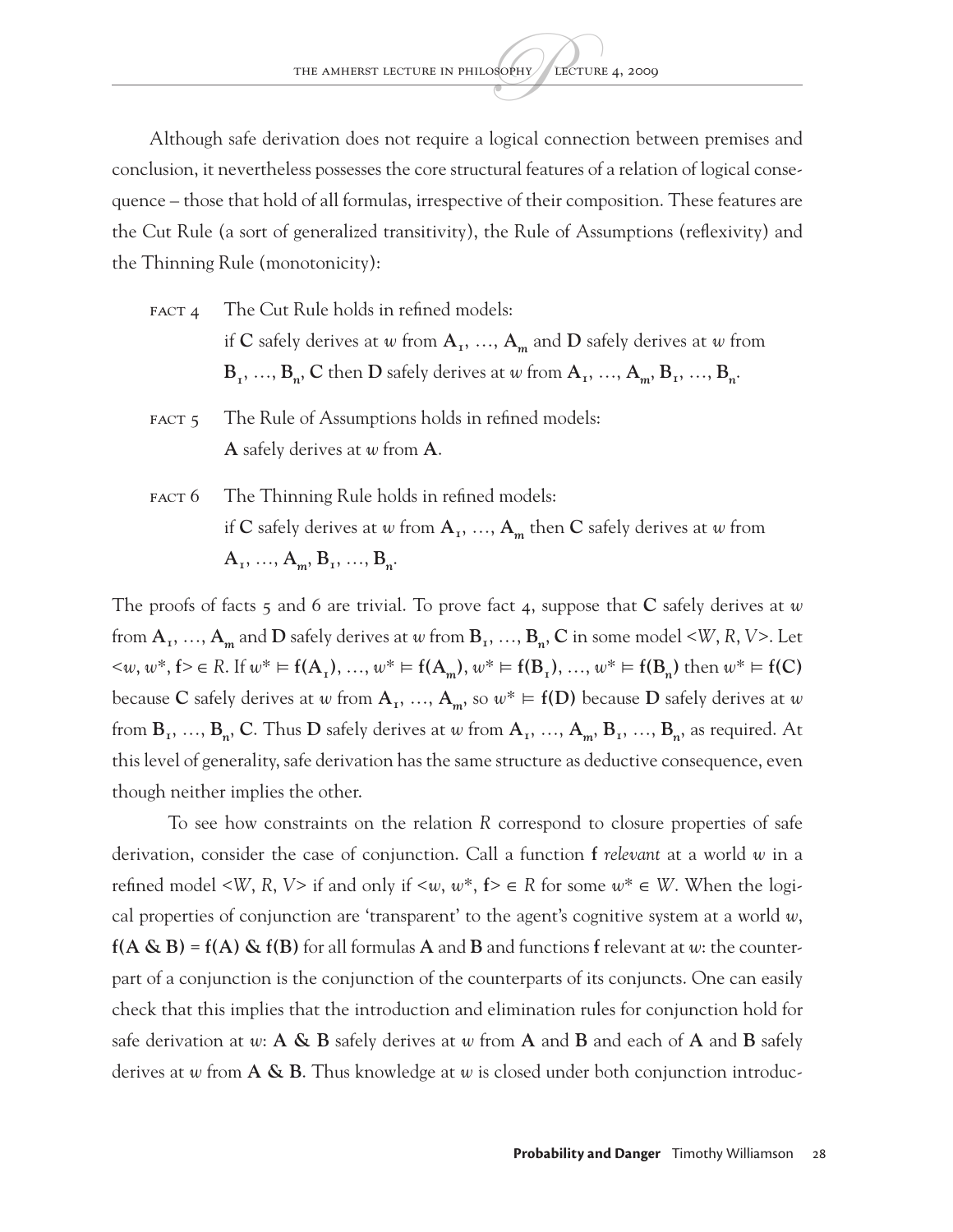tion and conjunction elimination; one knows a conjunction if and only if one knows the conjuncts.

Of course, it is far more plausible that knowing a conjunction requires knowing the conjuncts than that knowing the conjuncts requires knowing the conjunction; one may fail to put two pieces of knowledge together.<sup>19</sup> However, we should not conclude from this that we need models in which the conjuncts always safely derive from the conjunction, although the conjunction need not safely derive from the conjuncts. Safe derivation is a sufficient but not necessary condition for knowledge to be closed under the given argument. For an agent who has considered the conjuncts separately but not together, and knows the conjuncts but not the conjunction, the conjuncts may not safely derive from the conjunction any more than the conjunction safely derives from the conjuncts. Nevertheless, although the case is a counterexample to the closure of knowledge under conjunction introduction, it is no counterexample to the closure of knowledge under conjunction elimination, precisely because it is not a case of knowing the conjunction. We can model this idea by imposing the weaker constraint that when  $w \in K(A \& B)$ ,  $f(A \& B) = f(A) \& f(B)$ : the counterpart of a known conjunction is the conjunction of the counterparts of its conjuncts, but the counterpart of an unknown conjunction need not be. This weaker constraint implies that  $w \in K(A \& B)$ only if  $w \in KA$  and  $w \in KB$  without implying the converse. It achieves this effect without requiring **A** and **B** always to safely derive from **A & B**; they do so when the conjunction is known, but may fail to do so otherwise.

A crude, simple way for a model to meet the weaker constraint without meeting the stronger one (that  $f(A \& B) = f(A) \& f(B)$  unconditionally) is for it to divide all formulas into two groups, considered (by the agent) and unconsidered (by the agent), relative to each world. If  $A \& B$  is considered at *w*, then  $f(A \& B) = f(A) \& f(B)$  for every function f relevant at *w*. If a formula **C** is unconsidered at *w*, then **f(C)** can be anything, in other words, every formula **D** is **f(C)** function **f** relevant at *w*. Consequently, only considered formulas are known, for if **C** is unconsidered at w then for some function **f** relevant at *w* **f(C)** = **C & ¬C**, so for some world  $w^* \leq w$ ,  $w^*$ ,  $f \geq \in R$  and  $w^* \neq f(C)$ , so  $w \neq KC$ . Hence if  $w \in K(A \& B)$ then  $A \& B$  is considered at  $w$ , so  $f(A \& B) = f(A) \& f(B)$ . Thus such models meet the

<sup>19</sup> On the putative closure of knowledge under conjunction elimination see Williamson 2000: 276–83.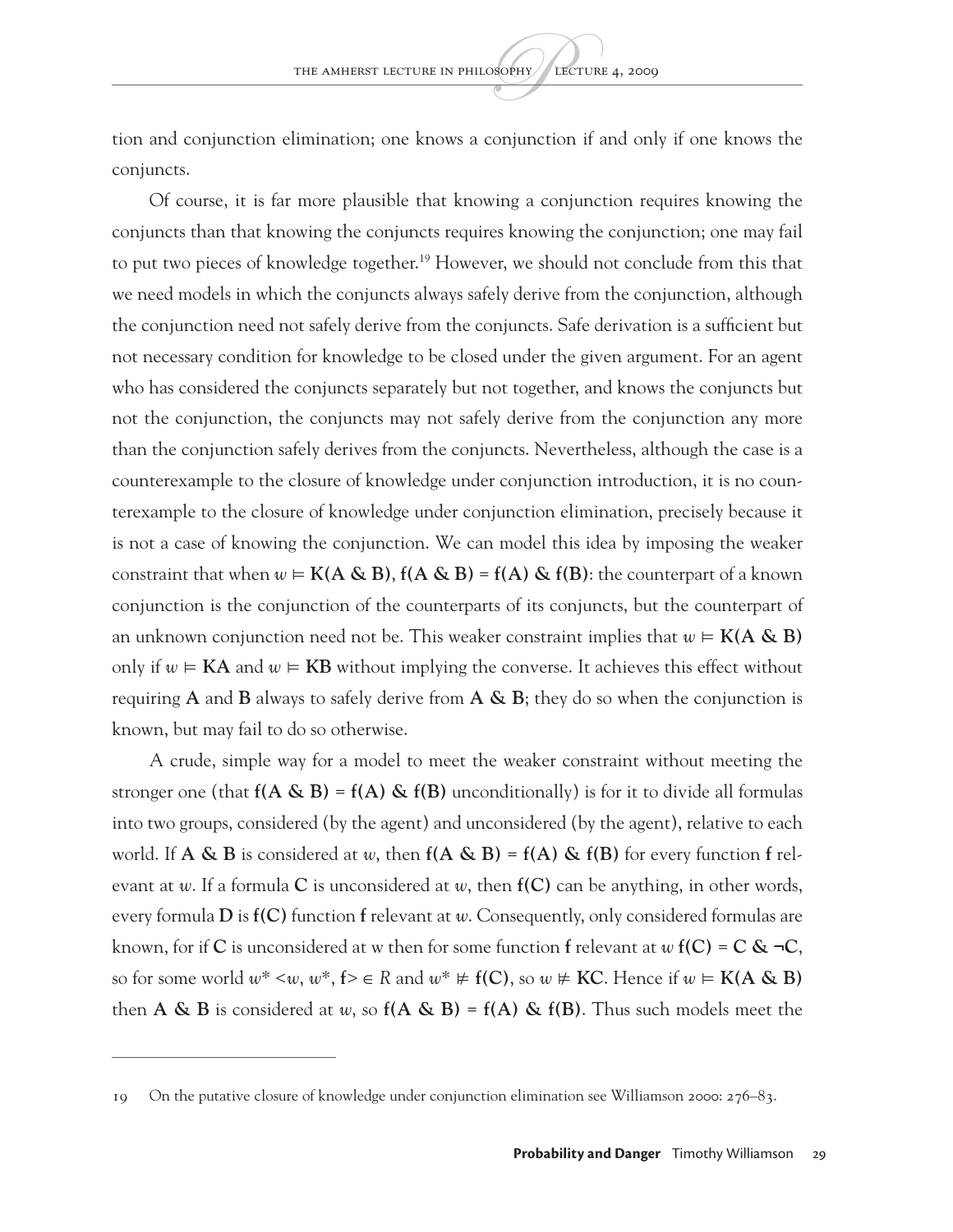weaker constraint, even though they violate the stronger one with respect to unconsidered formulas. So knowing a conjunction implies knowing the conjuncts in models of this type. But knowing the conjuncts does not imply knowing the conjunction in them, for the conjuncts may be separately considered even though their conjunction is unconsidered. Thus we obtain the asymmetry between conjunction introduction and conjunction elimination in a fairly natural way.

None of this poses any problem for the applications of conjunction introduction that were used to raise the problem in section 2. The conjunctions there *are* considered. On the present view, they just are examples that make vivid the radically non-probabilistic nature of knowledge.

These elementary examples suggest that refined models provide a useful safety-inspired framework for analysing the epistemology of inferential relations. No doubt there are subtleties that they cannot capture, but they have enough flexibility for most purposes. Of course, the intended interpretation of the relation *R* has been described only in a highly schematic way. That is hardly surprising, for the whole nature of knowledge is packed into that interpretation. There is still plenty of work to do even at this abstract structural level.

8. A scientific epistemology needs both a distinction between knowledge and ignorance and a continuum of epistemic probabilities. The latter does not induce a collapse of the former, despite their great structural differences. But it is easier to make structural generalizations about knowledge and about probability than to predict how either of them will apply to individual cases. That is where common sense may be in for a few surprises.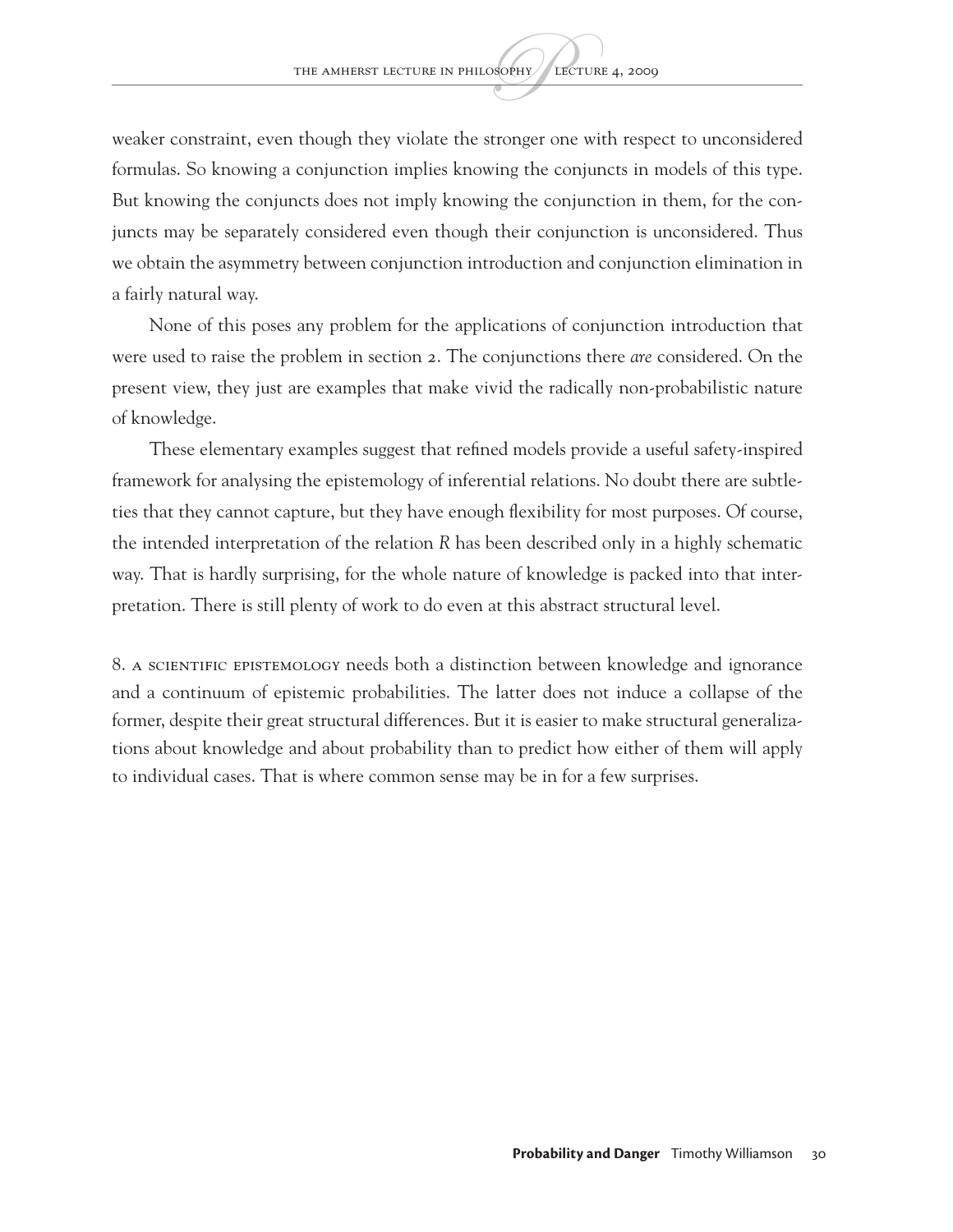### Appendix

Let  $\Sigma$  be the logic axiomatizable with all truth-functional tautologies and all formulas of the form  $KA \rightarrow A$  as its axioms and *modus ponens* as its rule of inference. We write  $\vdash_{\Sigma} A$  to mean that **A** is a theorem of  $\Sigma$ .

PROPOSITION 1.  $\Sigma$  is sound and complete for the class of reflexive refined models.

Proof: Soundness is obvious (using reflexivity for  $KA \rightarrow A$ ). For completeness we use a version of the canonical model construction from modal logic. Let *W* be the set of all maximal Σ-consistent sets of formulas. Define the epistemic depth of a formula **A**, ed(**A**), recursively: if **A** is atomic,  $ed(A) = o$ ;  $ed(\neg A) = ed(A)$ ;  $ed(A \& B) = max\{ed(A), ed(B)\}$ ;  $ed(KA) = ed(A) + I$ . Let R consist of all triples  $\leq w, x, f$  such that  $w \in W, x \in W, f$  is a total function from formulas to formulas, and for every formula  $A: (1)$   $KA \in w$  iff  $Kf(A) \in x$  and (2) ed( $A$ ) = ed( $f(A)$ ). *R* is obviously reflexive. Let  $V(w)$  be the intersection of *w* with the set of atomic formulas. Relative to the reflexive refined model <*W*, *R*, *V*>, we prove that for every  $w \in W$  and formula  $A, w \models A$  iff  $A \in w$  by nested induction on ed(A) and within that on the complexity of **A**. The only interesting case is the induction step for **KA**. Suppose that for all  $w \in W$  and formulas **A** such that  $ed(A) \le n$ ,  $w \in A$  iff  $A \in w$ . Let  $ed(A) = n$ . Suppose that  $KA \notin w$ . Now  $\vdash_{\Sigma} \neg(A \& \neg A)$  and  $\vdash_{\Sigma} K(A \& \neg A) \rightarrow (A \& \neg A)$ , so  $\vdash_{\Sigma} \neg K(A \& \neg A)$ . Since *w* is Σ-consistent,  $K(A \& \neg A) \notin w$ . Moreover, ed( $A \& \neg A$ ) = ed( $A$ ). Thus if f is the function such that  $f(A) = A \& \neg A$  and  $f(B) = B$  for every other formula **B**, then <*w*, *w*, **f**> ∈ *R*. Since *w* ⊭ **A & ¬A** (= **f(A)**), *w* ⊭ **KA**. For the converse, suppose that **KA** ∈ *w*. Let <*w*, *w*<sup>\*</sup>, **f**> ∈ *R*. Then **Kf(A)** ∈ *w*<sup>\*</sup> by definition of *R*. Since  $\vdash_{\Sigma}$  **Kf(A)** → **f(A)** and  $w^*$  is a maximal  $\Sigma$ -consistent set,  $f(A) \in w^*$ . But  $ed(f(A)) = ed(A) = n$  by definition of *R*, so by induction hypothesis,  $w^* \in f(A)$ . Thus  $w \in KA$ . This completes the induction. As usual, if  $\nvdash_{\mathbf{x}} \mathbf{A}$  then  $\neg \mathbf{A} \in \mathbf{w}$  for some  $\mathbf{w} \in \mathbf{W}$ , so  $\mathbf{w} \neq \mathbf{A}$ , which gives completeness.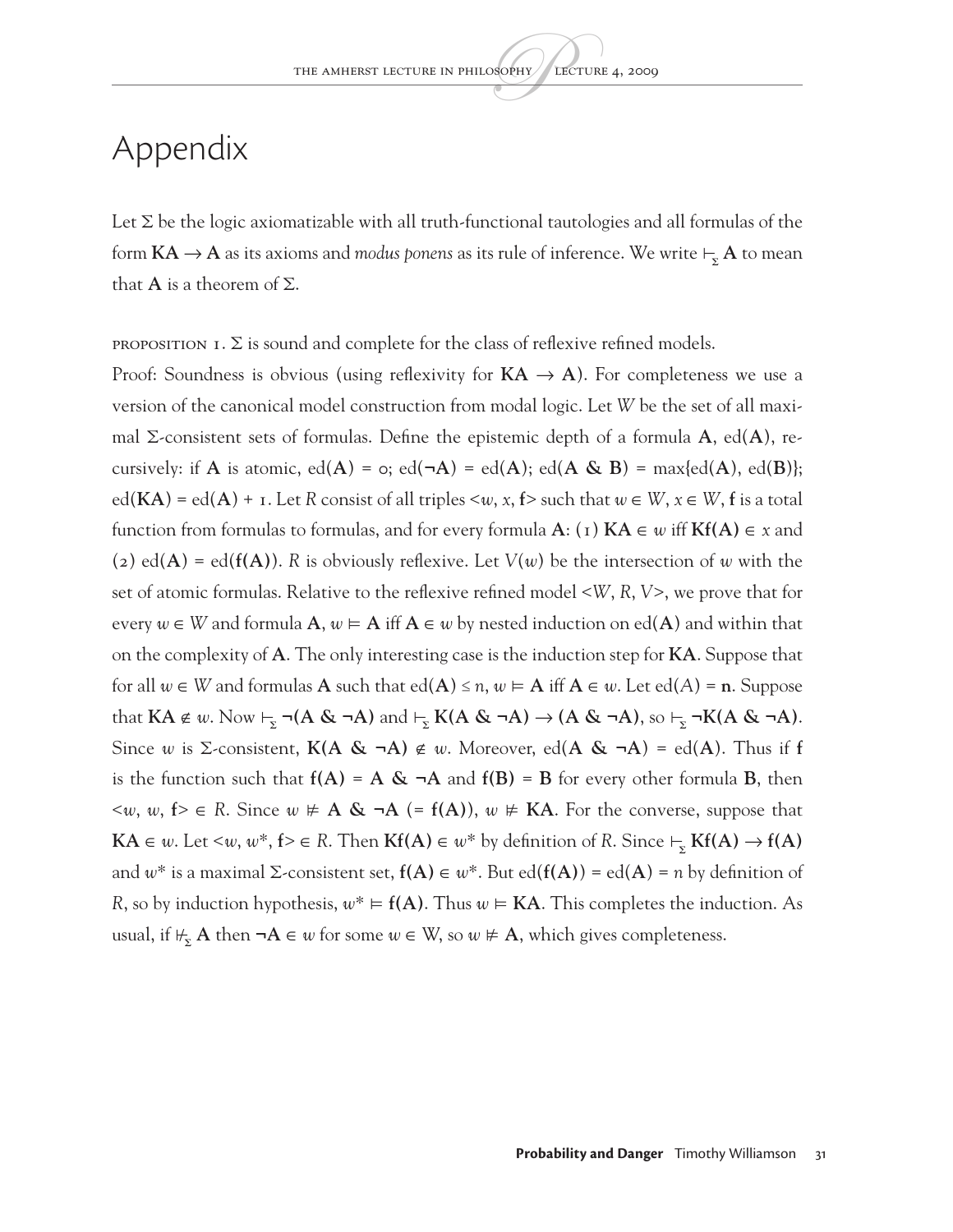PROPOSITION 2.  $\forall_{\overline{x}}$  **KA**<sub>*I*</sub>  $\vee \dots \vee$  **KA**<sub>*m*</sub> for any formulas  $A_1$ , …,  $A_m$ .

Proof: Consider a model <*W*, *R*, *V*> in which *R* contains all permissible triples <*w*, *w*\*, **f**>. Pick *w* ∈*W*. For any formula **A**, <*w*, *w*, **f**> ∈*R* for some function **f** such that **f(A)** = **A & ¬A**. Since  $w \neq A$  & ¬A,  $w \neq KA$ . Hence  $w \neq KA$ <sub>r</sub> ∨  $\ldots$  ∨  $KA$ <sub>*m*</sub>. Hence  $\forall_{\Sigma} KA$ <sub>r</sub> ∨  $\ldots$  ∨  $KA$ <sub>*m*</sub> by soundness.

PROPOSITION 3. Let  $A_1, ..., A_m, B_1, ..., B_n$  be K-free formulas. Then  $\vdash_{\Sigma} (KA_1 \& \dots \& KA_m) \rightarrow$  $(KB<sub>1</sub> ∨ … ∨ KB<sub>n</sub>)$  iff either  $A<sub>1</sub>$  & … &  $A<sub>m</sub>$  is a truth-functional contradiction or for some  $i, j$   $A_i = B_j$ .

Proof: Suppose that  $\vdash_{\Sigma}$  (KA<sub>1</sub> & … & KA<sub>*m*</sub>)  $\rightarrow$  (KB<sub>1</sub>  $\vee$  …  $\vee$  KB<sub>*n*</sub></sub>) but  $A_1$  & … &  $A_m$  is not a truth-functional contradiction. Then  $A_1 \& \dots \& A_m$  is true under some assignment of truthvalues to atomic sentences; let *X* be the set of atomic sentences true under that interpretation. Construct a model <*W*, *R*, *V*> by setting  $W = \{w\}$  for some  $w$ ,  $V(w) = X$ , and  $\langle w, w, f \rangle \in R$  iff for  $i \leq i \leq m$ ,  $f(A_i) = A_i$ . By choice of  $V, w \models A_i \& \dots \& A_m$ . Thus for  $i \leq i \leq m$ , if  $\leq w, w, f \geq \in R$ then  $w \in f(A_i)$ , so  $w \in KA_i$ , so  $w \in KA_i$  & ... &  $KA_m$ . Since the model is reflexive and  $\vdash_{\Sigma}$  (**KA**<sub>1</sub> & … & **KA**<sub>*m*</sub>)  $\rightarrow$  (**KB**<sub>1</sub>  $\vee$  …  $\vee$  **KB**<sub>*n</sub>*), by soundness  $w \vDash$  **KB**<sub>1</sub>  $\vee$  …  $\vee$  **KB**<sub>*n*</sub>, so for some *j*,</sub>  $w \in KB_j$ . Let  $f(B_j)$  be a contradiction and  $f(A) = A$  for every other formula  $A$ . If  $\leq w, w, f \geq \in R$ then  $w \in f(B_j)$ , which is impossible. Hence <w, w,  $f > \notin R$ , which must be because  $B_j$  is some  $A_i$ . Conversely, suppose that  $A_i = B_j$ . Then trivially  $\vdash_{\Sigma} (KA_{\tau} \& \dots \& KA_m) \rightarrow (KB_{\tau} \vee \dots \vee KB_n)$ . Finally, if  $A_1 \& \dots \& A_m$  is a truth-functional contradiction then  $\vdash_{\Sigma} \neg(A_1 \& \dots \& A_m)$ ; but  $\vdash_{\Sigma}$  (KA<sub>1</sub> & … & KA<sub>*m*</sub>)  $\rightarrow$  (A<sub>1</sub> & … & A<sub>*m*</sub>) since  $\vdash_{\Sigma}$  KA<sub>*i*</sub>  $\rightarrow$  A<sub>*i*</sub> for each *i*, so  $\vdash_{\Sigma} \neg (KA_{\Gamma} \& ... \& KA_{m})$  and therefore  $\vdash_{\Sigma} (KA_{\Gamma} \& ... \& KA_{m}) \rightarrow (KB_{\Gamma} \vee ... \vee KB_{n}).$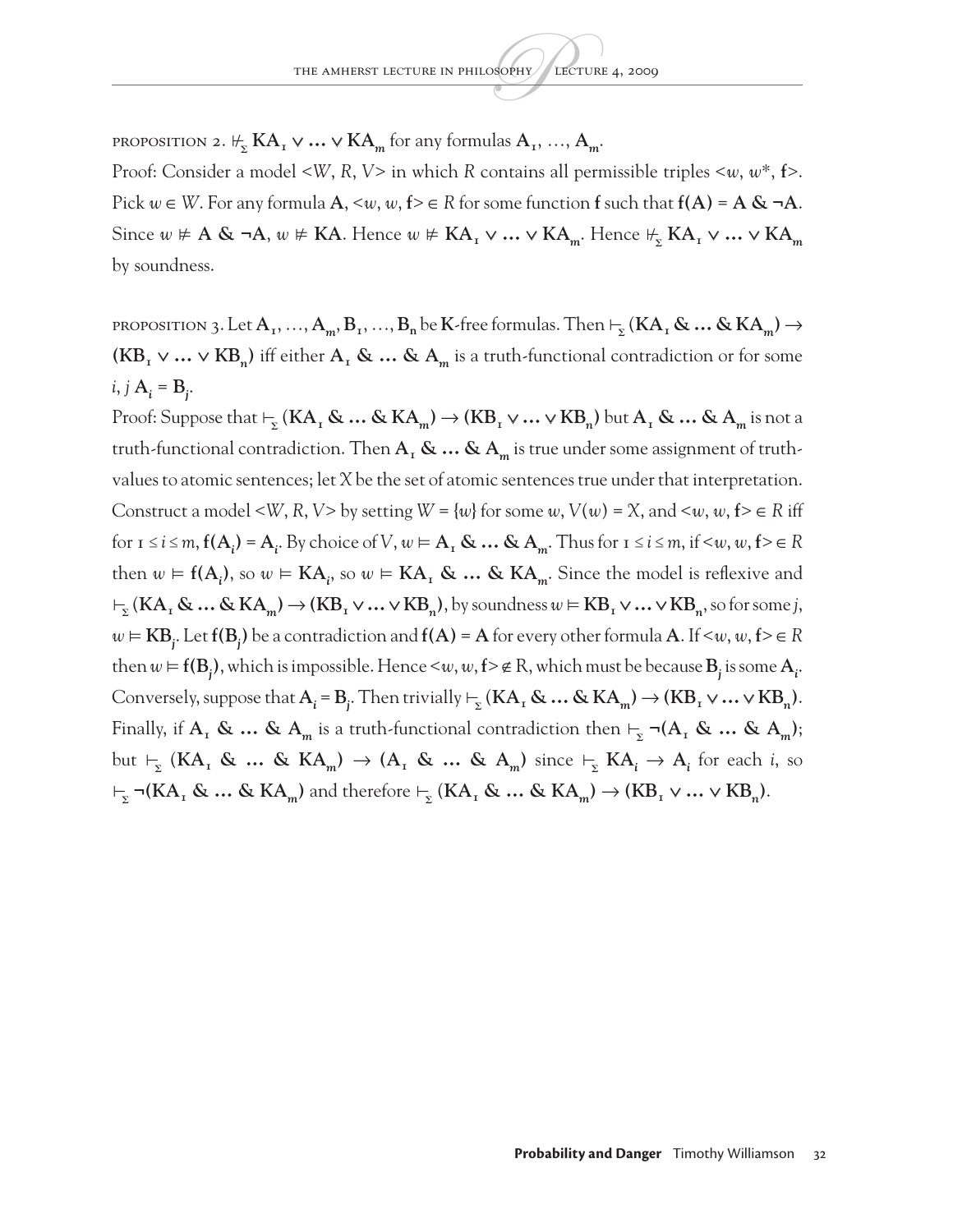# Acknowledgments

This paper is the written version of my Amherst Lecture in Philosophy, delivered at Amherst College on 5 March 2009. Earlier versions of the material were presented to colloquia at Sheffield University, the University of Southern California, Stanford University, a discussion group in Oxford, an Arché workshop at the University of St. Andrews, and the memorial conference for Peter Lipton at the University of Cambridge, where Paul Dicken was the commentator. It develops a theme from my reply (in Williamson 2009) to a paper by John Hawthorne and Maria Lasonen-Aarnio (Hawthorne and Lasonen-Aarnio 2009). It has benefited greatly from discussion on all those occasions. Particular thanks are due to Amherst College for the invitation to deliver the lecture.

#### References

- Carroll, L. 1895. 'What the tortoise said to Achilles'. *Mind* 4: 278–280.
- Dretske, F. 1970. 'Epistemic operators'. *Journal of Philosophy* 67: 1007-1023.
- Gigerenzer, G., Todd, P.M., and the ABC Research Group (eds.) 1999. *Simple Heuristics That Make Us Smart*. Oxford: Oxford University Press.
- Greenough, P., and Pritchard, D. (eds.) 2009. *Williamson on Knowledge*. Oxford: Oxford University Press.
- Hacking, I. 1975. *The Emergence of Probability: A Philosophical Study of Early Ideas about Probability, Induction and Statistical Inference*. Cambridge: Cambridge University Press.
- Hájek, A. 2007. 'The reference class problem is your problem too'. *Synthese* 156: 563–585.
- Hawthorne, J. 2004. *Knowledge and Lotteries*. Oxford: Clarendon Press.
- Hawthorne, J. 2005. 'The case for closure', in Steup and Sosa 2005.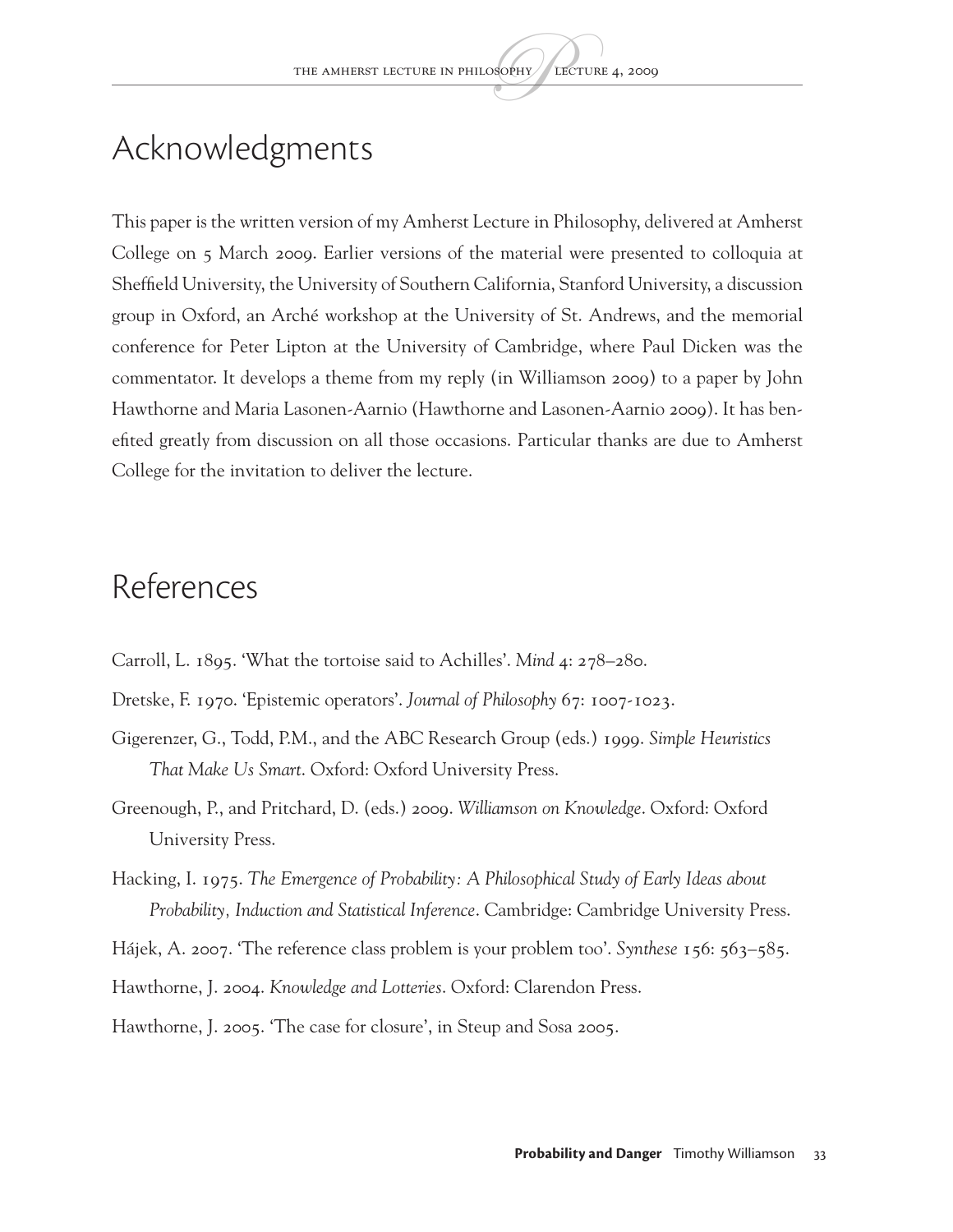- Hawthorne, J., and Lasonen-Aarnio, M. 2009. 'Knowledge and objective chance', in Greenough and Pritchard 2009.
- Hintikka, K.J.J. 1962. *Knowledge and Belief*. Ithaca, N.Y.: Cornell University Press.
- Hintikka, K.J.J. 1970. 'Objects of knowledge and belief: acquaintances and public figures', *Journal of Philosophy* 67: 869–883.
- Kripke, S.A. 1980. *Naming and Necessity*. Oxford: Blackwell.
- Kvanvig, J. (ed.) 1996. *Warrant in Contemporary Epistemology*. Lanham, Md.: Rowman & Littlefield.
- Kyburg, Jr, H.E. 1961. *Probability and the Logic of Rational Belief*. Middletown: Wesleyan University Press.
- Lasonen-Aarnio, M. 2008. 'Single-premise deduction and risk', *Philosophical Studies* 141: 157–173.
- Lewis, D.K. 1973. *Counterfactuals*. Oxford: Blackwell.
- Lewis, D.K. 1979. 'Counterfactual dependence and time's arrow'. *Noûs* 13: 455–476. Reprinted with postscripts in Lewis 1986.
- Lewis, D.K. 1986. *Philosophical Papers, Volume II*. Oxford: Oxford University Press.
- Lewis, D.K. 1996. 'Elusive knowledge'. *Australasian Journal of Philosophy* 74: 549–567.
- Makinson, D.C. 1965. 'The paradox of the preface', *Analysis* 25: 205–207.
- Nozick, R. 1981. *Philosophical Explanations*. Oxford: Oxford University Press.
- Peacocke, C.A.B. 1999. *Being Known*. Oxford: Clarendon Press.
- Roth, M., and Ross, G. (eds.) 1990. *Doubting*. Dordrecht: Kluwer.
- Sainsbury, R.M. 1997. 'Easy possibilities', *Philosophy and Phenomenological Research* 57: 907–919.
- Smith, Q. (ed.) 2008. *Epistemology: New Essays*. Oxford: Oxford University Press.
- Sosa, E. 1996. 'Postscript to "Proper functionalism and virtue epistemology"', in Kvanvig 1996.
- Sosa, E. 2000. 'Contextualism and skepticism'. *Philosophical Issues* 10: 1–18.